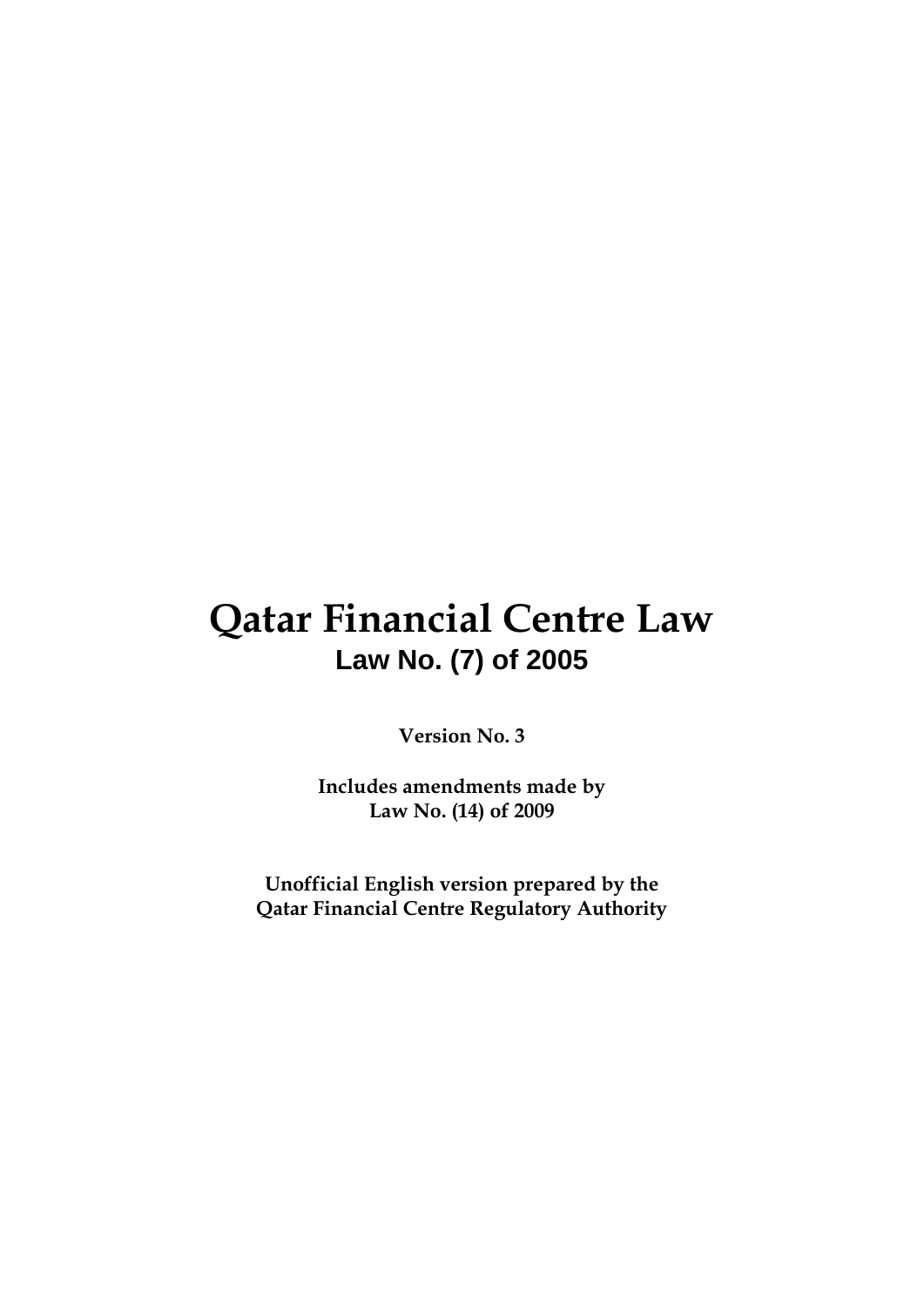## **Publication note**

 This consolidated publication of the Qatar Financial Centre Law has been prepared by the Qatar Financial Centre Regulatory Authority. It has been prepared using the certified English translation of Law No. (7) of 2005 attached to the official Arabic version of that Law published in the State of Qatar Official Gazette of 24 May 2005, as amended by the certified English translation of Law No. (2) of 2009 attached to the official Arabic version of that Law published in the State of Qatar Official Gazette of 23 April 2009 and the certified English translation of Law No. (14) of 2009 attached to the official Arabic version of that Law published in the State of Qatar Official Gazette of 30 August 2009.

**This publication is provided for information only** to show how Law No. (7) of 2005 has been amended by Law No. (2) of 2009 and Law No. (14) of 2009. **It is not the authoritative or definitive text** of Law No. (7) of 2005 as amended **and should not be relied on as such**.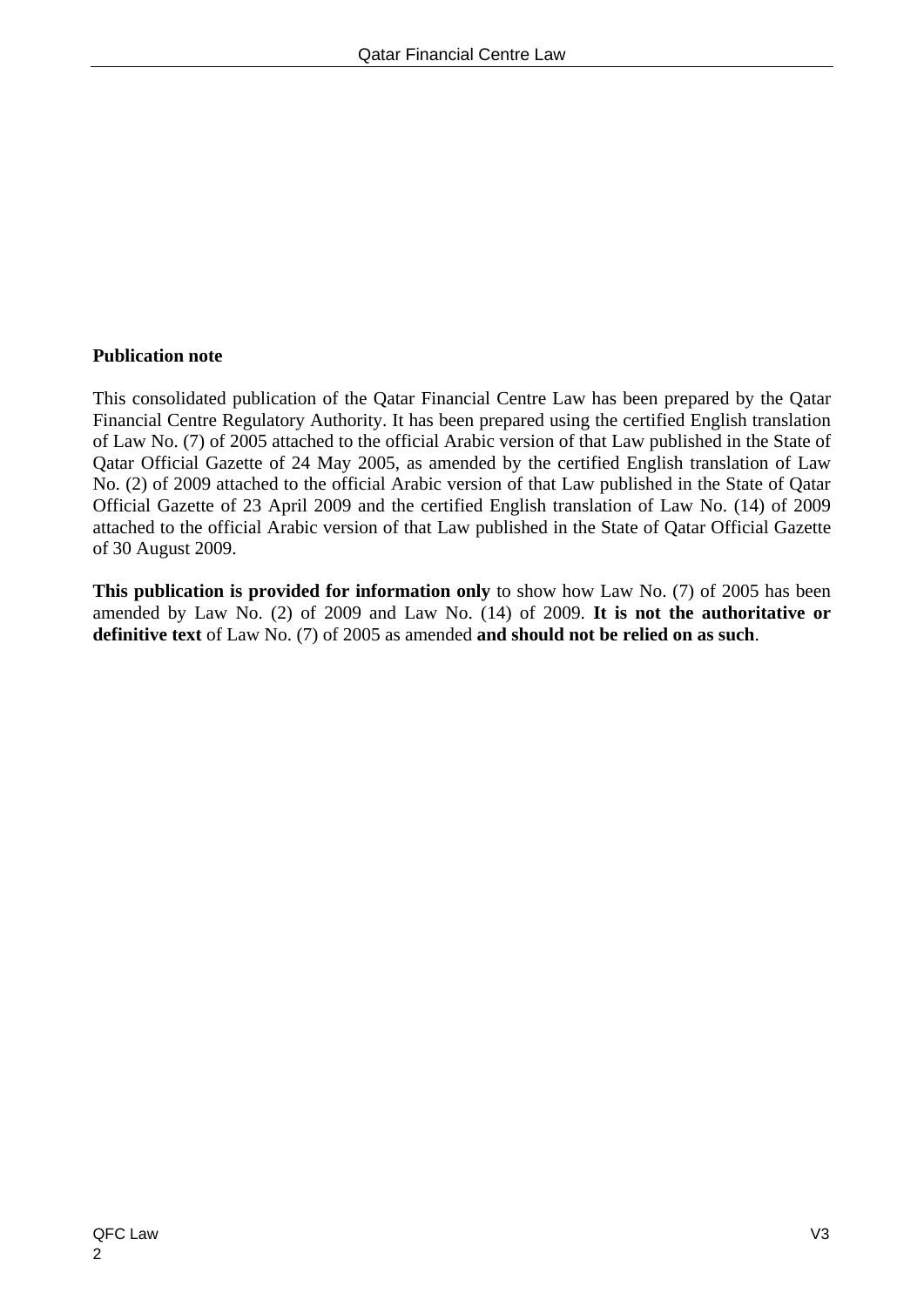## **Contents**

| Article 8 The Regulatory Authority, The Regulatory Tribunal and The Civil and Commercial  |
|-------------------------------------------------------------------------------------------|
|                                                                                           |
|                                                                                           |
|                                                                                           |
|                                                                                           |
|                                                                                           |
|                                                                                           |
|                                                                                           |
| Article 16 Liability of QFC Authority, The Regulatory Authority, The Regulatory Tribunal, |
| 15                                                                                        |
|                                                                                           |
|                                                                                           |
| Schedule 1: Board - Constitution and Powers, Chairman And Director General  17            |
|                                                                                           |
|                                                                                           |
|                                                                                           |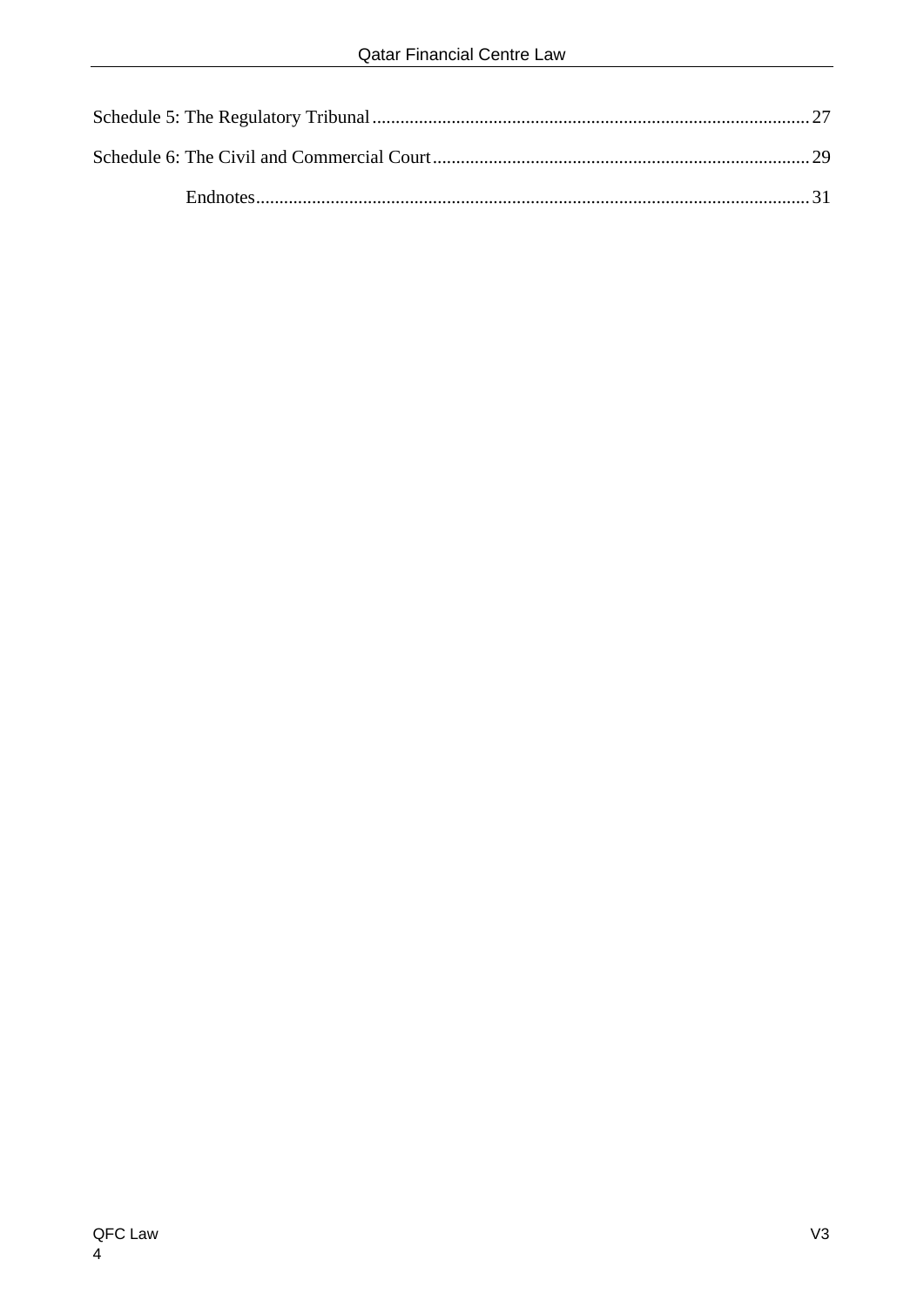## **LAW FOR THE QATAR FINANCIAL CENTRE**

#### **Article 1 - Definitions**

The following words and phrases shall have the meanings shown against each of them, unless the text indicates otherwise:-

| The State:                                          | The State of Qatar                                                                                                                                                                                                                                                                             |  |  |
|-----------------------------------------------------|------------------------------------------------------------------------------------------------------------------------------------------------------------------------------------------------------------------------------------------------------------------------------------------------|--|--|
| The Minister:                                       | The Minister of Economy and Finance                                                                                                                                                                                                                                                            |  |  |
| QFC:                                                | The Qatar Financial Centre                                                                                                                                                                                                                                                                     |  |  |
| <b>QFC</b> Institutions:                            | The QFC Companies Registration Office, and<br>any arbitral body or other institution or body<br>created under Article 6 or Article 9                                                                                                                                                           |  |  |
| <b>QFC</b> Authority:                               | Financial<br>The<br>Centre<br>Authority<br>Qatar<br>established pursuant to Article 3                                                                                                                                                                                                          |  |  |
| The Board:                                          | The Board of Directors of the QFC Authority                                                                                                                                                                                                                                                    |  |  |
| The Chairman:                                       | The Chairman of the QFC Authority                                                                                                                                                                                                                                                              |  |  |
| The Civil and<br><b>Commercial Court:</b>           | The Civil and Commercial Court of The Qatar<br>Financial Center, which includes The First<br>Instance Circuit and The Appellate Circuit, as<br>established by virtue of Article (8) of The QFC<br>Law.                                                                                         |  |  |
| The Director General:                               | The Director General of the QFC Authority                                                                                                                                                                                                                                                      |  |  |
| <b>QFC</b> Companies<br><b>Registration Office:</b> | Office<br><b>OFC</b><br>Companies<br>Registration<br>established pursuant to Article 7                                                                                                                                                                                                         |  |  |
| <b>Regulatory Authority:</b>                        | Regulatory Authority of the<br><b>QFC</b><br>The<br>established pursuant to Article 8                                                                                                                                                                                                          |  |  |
| <b>Permitted Activities:</b>                        | The activities listed in Schedule 3 or designated<br>by the Council of Ministers under Article $10(1)$                                                                                                                                                                                         |  |  |
| <b>Regulated Activities:</b>                        | Any Permitted Activities which are required by<br>this Law or Regulations, not to be conducted<br>except pursuant to an approval, authorisation or<br>from the Regulatory Authority,<br>licence<br>including (subject as may be provided in<br>Regulations) the Permitted Activities listed in |  |  |
| V <sub>3</sub>                                      | QFC Law                                                                                                                                                                                                                                                                                        |  |  |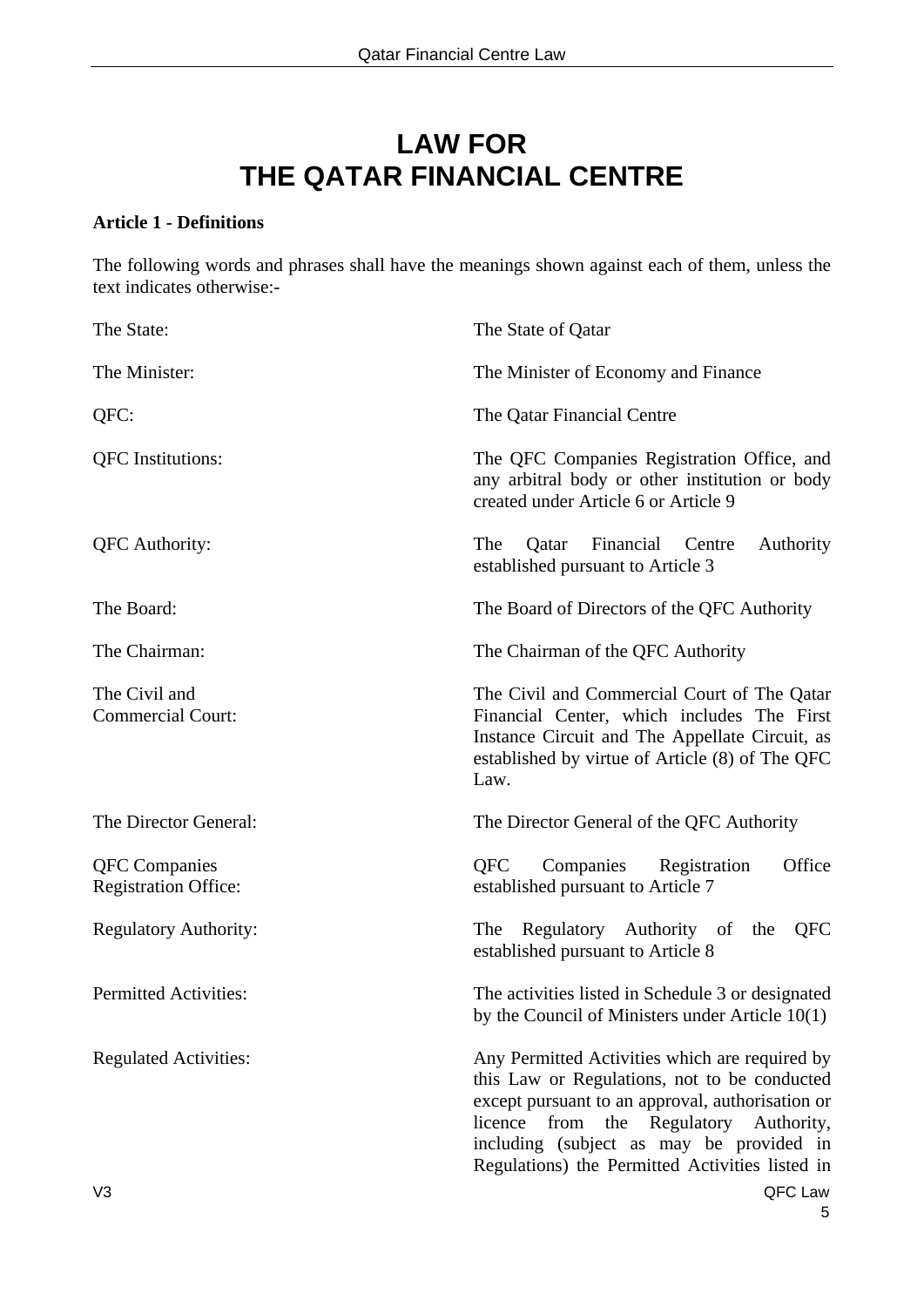Part 1 of Schedule 3

Regulations: The Regulations enacted by the Minister in accordance with Article 9

The Regulatory Tribunal: The Regulatory Tribunal of The Qatar Financial Center as established by virtue of Article (8) of The QFC Law.

## **Article 2 - QFC – Location**

- 1. A financial and business centre to be known as the "Qatar Financial Centre" (which may be referred to as "the Centre") shall initially be located in Doha.
- 2. The Council of Ministers shall specify The location of The Center, and may amend it from time to time, and may authorize The Minister to do that.
- 3. Any entity established and operating in the State outside the location set pursuant to paragraph 2, will, when so designated by the Minister, be deemed to be established and operating within the QFC, provided that it is appropriately approved, authorised or licensed to do so and has provided an undertaking to the QFC Authority to move its operations into the QFC at the expiry of the designation. Such a designation shall be for a fixed period of six months from the date of designation. The designation shall be renewable on expiry for a further period not to exceed six months at the sole discretion of the Minister and upon his being satisfied that valid grounds exist for the granting of any such extension.

## **Article 3 - QFC Authority**

- 1. The business of operating the QFC shall be managed in accordance with its objectives in Article 5 by an authority known as the Qatar Financial Centre Authority (the "QFC Authority"), which is hereby established. The QFC Authority shall have an independent legal personality and full capacity to act as such in accordance with this Law, and shall have financial and administrative independence from the State (save as expressly provided by this Law). The QFC Authority shall have the capacity to enter into contracts, to sue and to be sued and to own and lease assets of all types. It shall be responsible for obligations and liabilities arising out of the conduct of its activities (subject always to the immunity provided for in Article 16) and the State shall have no liability for its acts or omissions.
- 2. The headquarters of the QFC Authority shall be in the QFC.
- 3. The QFC Authority shall be managed by the Board.
- 4. The QFC Authority shall conduct its affairs in accordance with this Law and, subject to this, shall have power, by decision of the Board, to determine its own procedures and management.
- 5. The Minister shall be the Chairman.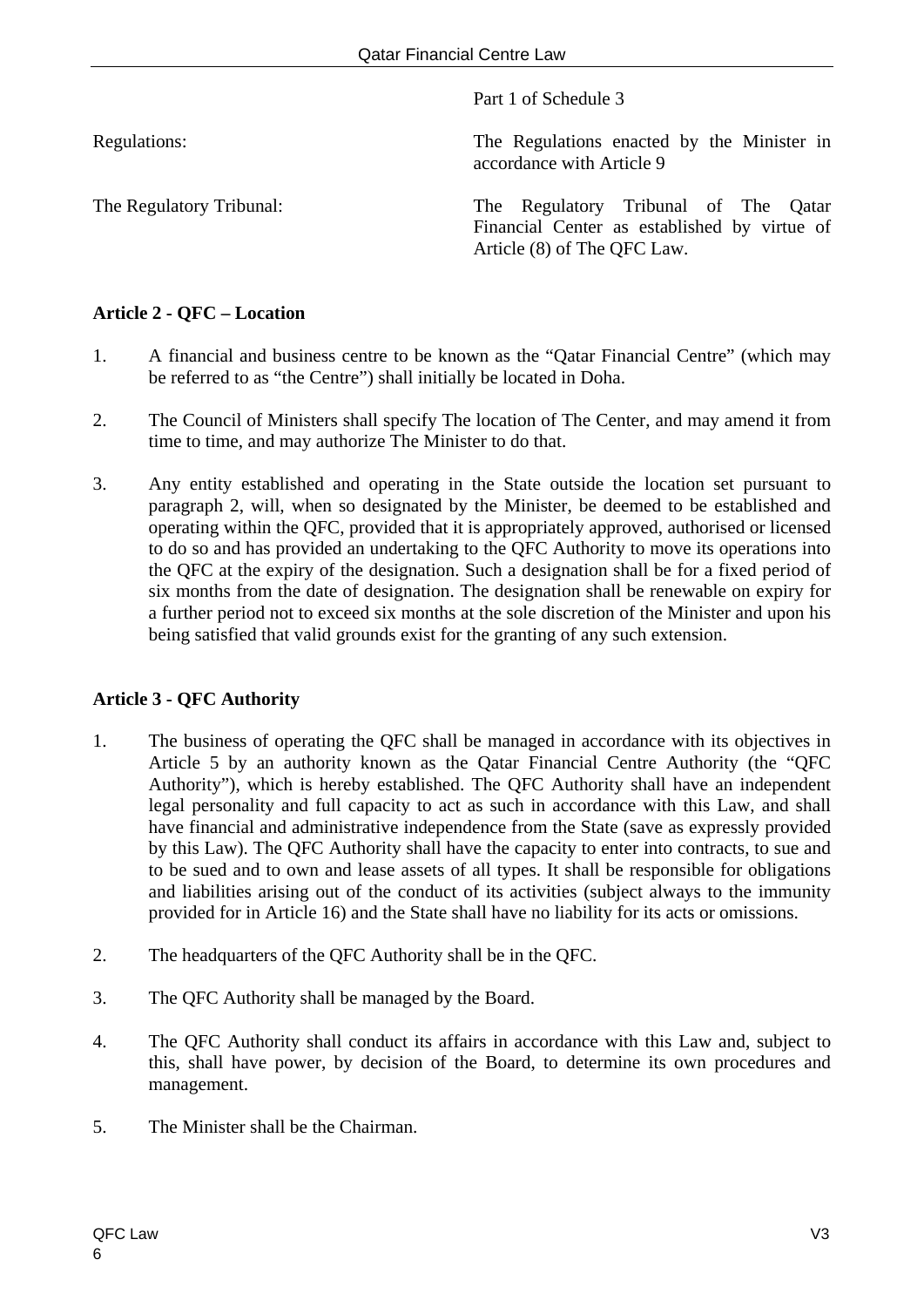## **Article 4 - QFC Board**

The Board shall be constituted and have the powers and duties and operate in the manner provided by this Law and in particular as provided by Schedule 1.

#### **Article 5 - Objectives of the QFC Authority**

The objectives of the QFC Authority shall be the following:

- 1. to establish, develop and promote the QFC as a leading location for international finance and business designed to attract international banking, financial services, insurance businesses, corporate head office functions, as well as other business;
- 2. to participate, in consultation with the Regulatory Authority and the Appeals Body as may be appropriate, in the establishment and maintenance of an appropriate legal and regulatory regime to govern the QFC and activities lawfully conducted within it or conducted outside it by persons, companies or entities established within it;
- 3. to ensure the QFC, including without limitation the QFC Institutions, have adequate finance or are able to obtain adequate finance, so that they can finance their respective activities without undue difficulty, and are financially stable;
- 4. to act in accordance with and promote international best practice and to eliminate bureaucracy to the maximum extent possible; and
- 5. all other things reasonably considered by it to be necessary, desirable or appropriate to achieve, further or assist in relation to any of the above objectives.

## **Article 6 - Powers of the QFC Authority**

In order to realise its objectives, the QFC Authority shall have the following powers:

- 1. to provide infrastructure, premises, administrative services and any other services required for realising the QFC's objectives;
- 2. to co-operate and enter into arrangements with states, international financial and business centres and other bodies, institutions and organisations;
- 3. to arrange for the proper administration and operation of the QFC and to delegate powers to the Director General in this regard as it thinks appropriate;
- 4. to submit Regulations to the Minister in accordance with Article 9;
- 5. to approve, authorise and license persons, companies and other entities which may be authorised pursuant to this Law that wish to conduct their business at the QFC (whether by establishing a branch or other business in the QFC or by incorporating or establishing a new company or entity therein) provided that such persons, companies and other entities shall not be permitted to conduct any Regulated Activities unless they have received an appropriate approval, authorisation or licence from the Regulatory Authority;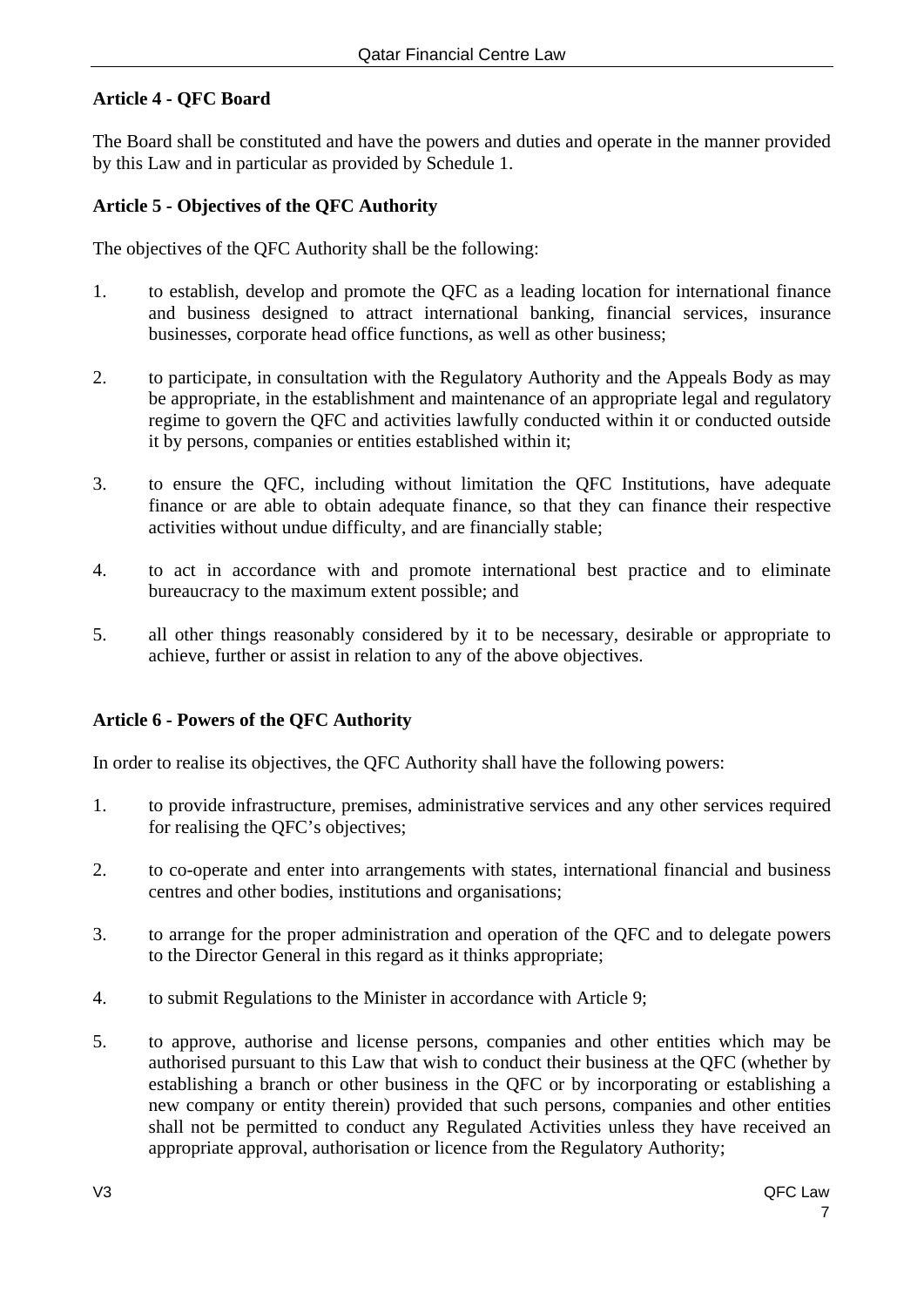- 6. to streamline business procedures between the various entities that operate within the QFC and any other bodies outside the QFC;
- 7. to charge and collect fees for services provided by the QFC Authority or any QFC Institutions;
- 8. to provide advice to the State on any appropriate double tax treaties;
- 9. to undertake any other tasks or duties relating to the QFC that may be entrusted to it by the Council of Ministers;
- 10. to enter into arrangements with such providers as the QFC Authority shall determine to provide information technology and communications services and equipment in the event that Qatar Telecom (Qtel) Q.S.C. is unable or unwilling to provide such services and equipment to a standard or in a manner or on terms sufficient for the purposes of the QFC or of activities carried on within the QFC, in which case Qatar Telecom (Qtel) Q.S.C. shall promptly provide and maintain all such interconnections and interfaces with its own networks and equipment as shall be necessary or desirable to facilitate the function or use of such services and equipment within the QFC;
- 11. to form companies and other entities for the purpose of carrying out any of its functions;
- 12. to appoint an Advisory Board to provide advice to the QFC Authority on a strategy for achieving its objectives and such Advisory Board shall comprise persons with international experience as to the operation of bodies similar to the QFC Authority.
- 13. to appoint employees, consultants and any other service providers as the QFC Authority deems necessary or desirable; and
- 14. all other powers provided for in this Law or otherwise reasonably considered by it to be necessary, desirable or appropriate to achieve, further or assist in relation to any of the above.

The QFC Authority shall be free to exercise or to delegate whatever will assist the QFC Authority to carry out its functions or powers under this Law (save to the extent described herein) and any subsequent laws, rules or regulations applicable to it in such manner as it shall determine in its sole and unfettered discretion.

## **Article 7 - The QFC Companies Registration Office**

- 1. The QFC Companies Registration Office is hereby established for the purposes of performing such duties and functions in relation to companies and other entities which may be incorporated or established to carry on business in the QFC and such other duties and functions as the QFC Authority shall think fit. Subject to the provisions of this Law the Regulations shall define the management, objectives, duties, functions, powers and constitution of the QFC Companies Registration Office.
- 2. Notwithstanding Article 5 of the Law No. (5) of 2002 relating to Commercial Companies and any provision to the contrary in any other law or regulation, limited liability companies, partnerships and other types of company or entity may be incorporated or formed in the QFC, pursuant to Regulations. Such companies or entities may be owned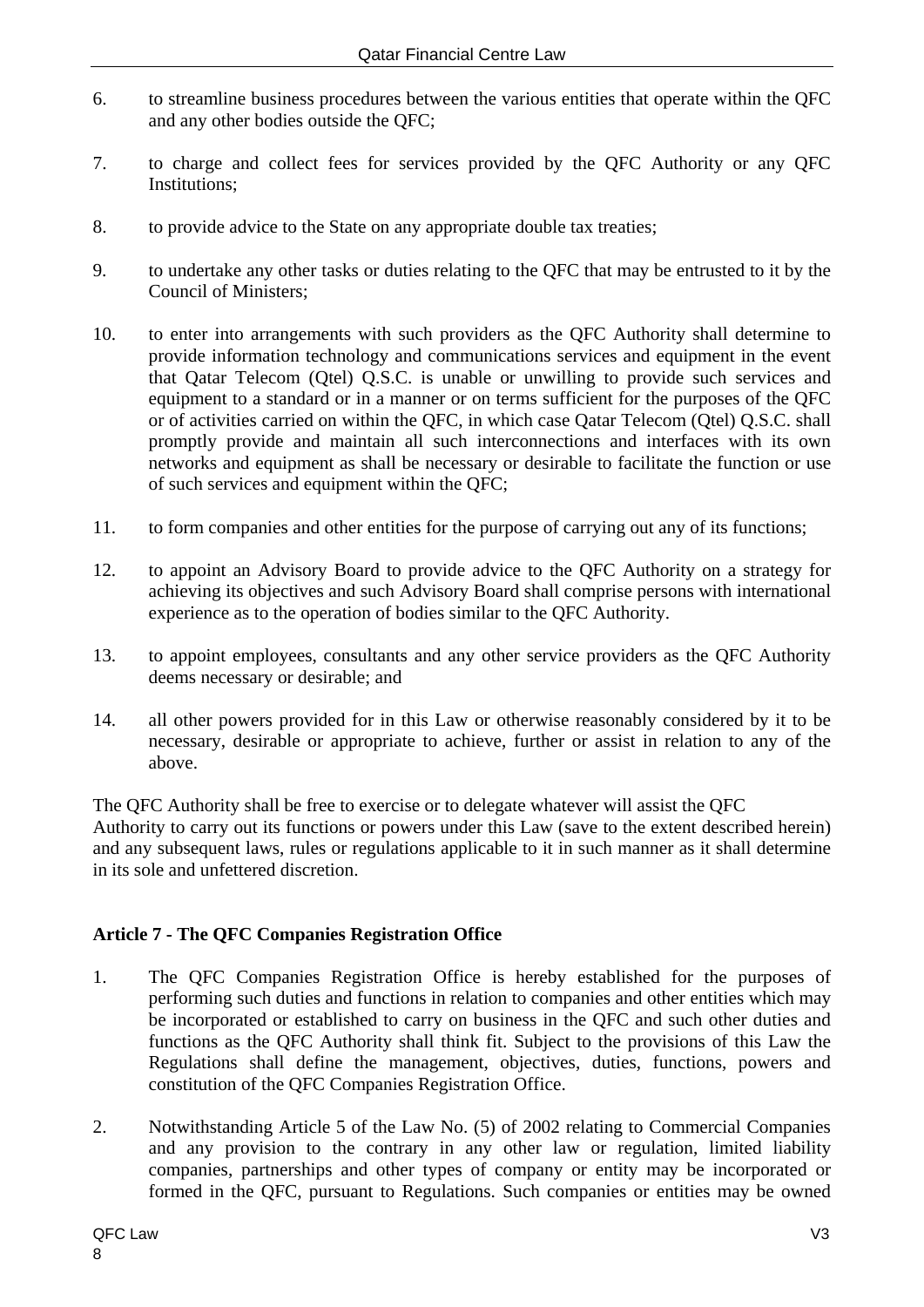either by one or more persons, whether natural or corporate persons or other entities and whether nationals of, or resident in, the State or otherwise.

#### **Article 8 - The Regulatory Authority, The Regulatory Tribunal and The Civil and Commercial Court**

1. Notwithstanding any provision to the contrary in this or any other Law or regulation The Regulatory Authority is hereby established for the purposes of regulating, licensing and supervising banking, financial and insurance-related businesses carried on in or from The QFC and, without prejudice to any provisions of this Law or Regulations of general application to persons establishing or carrying on any business in The QFC, The Regulatory Authority shall be the sole body with jurisdiction to regulate, license and supervise such activities. The Regulatory Authority is a body corporate owned by the State.

 Subject to the provisions of this Law, including the provisions set out in Schedule 4, Regulations made with the consent of the Council of Ministers shall define the management, objectives, duties, functions, powers and constitution of The Regulatory Authority (including, without limitation, the exact activities which shall fall to be regulated, licensed and supervised by The Regulatory Authority) and such Regulations may only be varied or revoked with the consent of The Council of Ministers.

- 2. pursuant to This Law, A Tribunal Called "The Qatar Financial Center Regulatory Tribunal" is hereby established as set out in the following:
	- a. The Regulatory Tribunal shall consist of one or more circuits, each circuit shall be formed of three judges. The Tribunal shall exercise its jurisdiction as set out in the provisions of Schedule (5) replaced pursuant to Article (4) of this Law.
	- b. The Headquarter of The Regulatory Tribunal shall be in The QFC, and it may, whenever necessary, conduct its proceedings in any other place in The State.
	- c. The Regulatory Tribunal shall have the jurisdiction to hear Appeals raised by individuals and corporate bodies against decisions of The QFC Authority, The Regulatory Authority, and other QFC institutions.
- 3. Pursuant to This Law, A Court Called "The Civil and Commercial Court of The Qatar Financial Center" is hereby established as set out in the following:
	- a. The Civil and Commercial Court shall be composed of one or more first instance circuit, and an appellate circuit, each circuit shall consist of three Judges. The circuits shall exercise their jurisdiction as set out in the provisions of Schedule (6) added by Article (5) of this Law.
	- b. The Headquarter of The Civil and Commercial Court shall be in The QFC, and it may, whenever necessary, conduct its proceedings in any other place in The State.
	- c. The First Instance Circuit of The Court shall have the jurisdiction to hear the following disputes: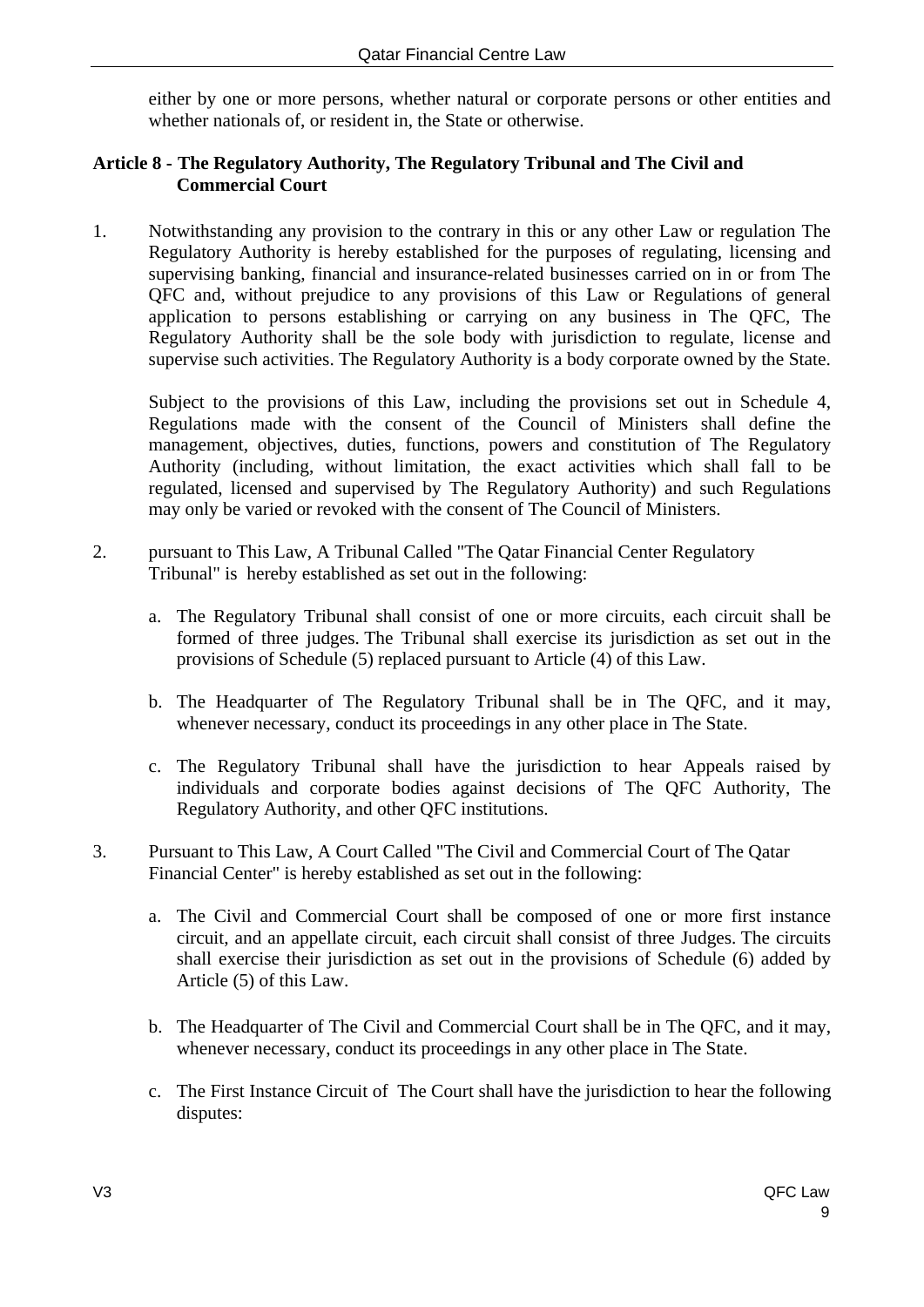- c/1-Civil and commercial disputes arising from transactions, contracts, arrangements or incidences taking place in or from the QFC between the entities established therein.
- c/2-Civil and commercial disputes arising between The QFC authorities or institutions and the entities established therein.
- c/3-Civil and commercial disputes arising between entities established in The QFC and contractors therewith and employees thereof, unless the parties agree otherwise.
- c/4-Civil and commercial disputes arising from transactions, contracts or arrangements taking place between entities established within The QFC and residents of The State, or entities established in the State but outside The QFC, unless the parties agree otherwise.
- d. The Appellate Circuit of The Civil and Commercial Court shall have the jurisdiction to hear appeals against decisions of The First Instance Circuit, as well as appeals against decisions of The Regulatory Tribunal. A member shall not sit in The Appeals Circuit to look over an appealed judgment if such member was a member of the circuit that originally issued the judgment.
- 4. The Regulatory Authority, The Regulatory Tribunal and The Civil and Commercial Court shall in fulfilling their respective objectives in accordance with this Law each have financial and administrative autonomy from The State, The QFC Authority, The QFC Institutions, and from each other, subject to the power of the Council of Ministers to appoint and remove board members of The Regulatory Authority, members of The Regulatory Tribunal, and members of The Civil and Commercial Court as described in Schedules (4) (5) and (6) respectively. Each of them shall be responsible for any obligations or liabilities arising out of the conduct of their respective activities (subject always to the immunity provided for in Article 16) and the State shall have no liability for their acts or omissions.
- 5. Each of The Regulatory Authority, The Regulatory Tribunal and The Civil and Commercial Court shall have an independent budget and the laws of the State regarding the general budget of the State and its ministries shall not apply thereto.
- 6. Subject to The Regulatory Authority, The Regulatory Tribunal and The Civil and Commercial Court having complied with their obligations under this Law and Regulations to prepare and submit their respective annual budgets, the State shall provide adequate funding directly to The Regulatory Authority, The Regulatory Tribunal and The Civil and Commercial Court independent from the budget of the QFC Authority. The Council of Ministers may direct The QFC Authority to provide funding out of its budget to The Regulatory Authority, The Regulatory Tribunal and The Civil and Commercial Court and also to provide support services provided it is satisfied that such arrangements will not compromise the independence of those bodies.
- 7. The Minister shall present the draft Regulations related to the Regulatory Authority, The Regulatory Tribunal and The Civil and Commercial Court, along with his comments to The Council of Ministers for approval.

 The Council of Ministers may require such changes, modifications or additions as it thinks fit.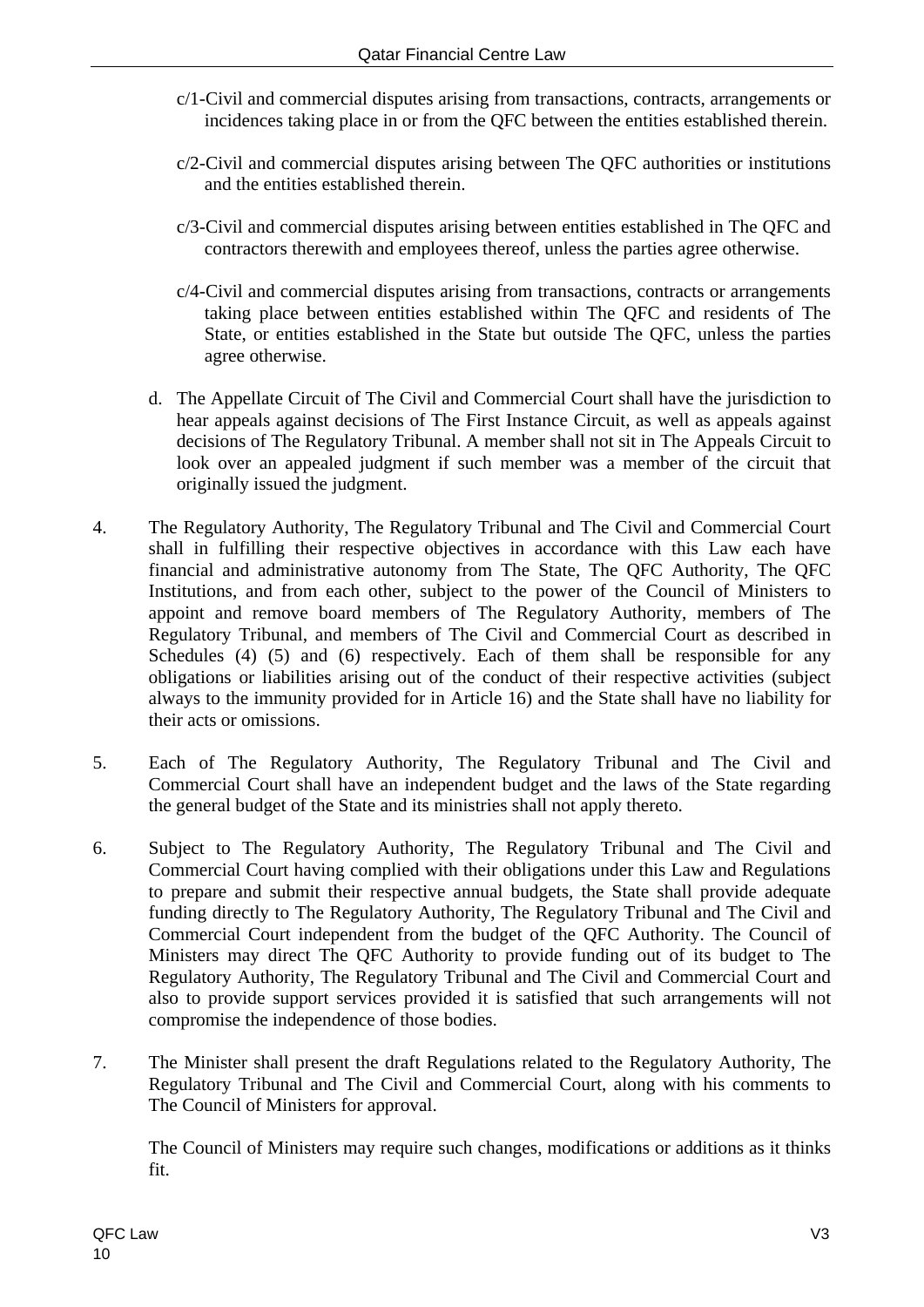## **Article 9 - Power to make regulations**

- 1. Each of The QFC Authority, The Regulatory Authority, The Regulatory Tribunal and The Civil and Commercial Court shall have the power to prepare and submit to The Minister its Regulations ( or amendments, modifications to or repeal of the existing regulations) as it shall deem appropriate to achieve its respective objectives or to aid it to implement, carry out and enforce its powers and functions, including provisions for the determination and payment of compensation and fines in the event of breach of, or as otherwise provided in, any such Regulations. The Minister shall have power to enact such Regulations (save that the enactment of any Regulations referred to in Article (8) shall additionally require the consent of The Council of Ministers) as required by such Article) and, save as aforesaid, The Minister shall have power to enact amendments and modifications to and may repeal existing Regulations.
- 2. The Regulations may govern, without limitation, the matters set out in Schedule (2) and may be written in such language as the Minister shall determine.

## **Article 10 - Permitted Activities within QFC**

- 1. All business activities of the kinds specified in Schedule 3 and any other business activities which the Council of Ministers may from time to time designate may be licensed to be conducted in and from the QFC. No other activities may be conducted within the QFC. Subject to paragraph 2 below, the Regulations shall determine which of such activities may or may not be conducted in or from the QFC or limit in any manner or place conditions upon the extent to which any such activities may be so conducted.
- 2. Permitted Activities shall only be conducted in and from the QFC to the extent that the conduct of such activities is approved, authorised or licensed as required by this Law or Regulations including, without limitation, Article 11(2).
- 3. The Council of Ministers may designate any activities as prohibited from being carried on in or from the QFC on the grounds that it is contrary to the interests of the State or to public policy.

#### **Article 11 - Licensing of operations**

- 1. Notwithstanding any provision to the contrary in any other law or regulations of the State but subject to paragraph 2 of this Article, the QFC Authority shall have the exclusive power to approve, authorise or license corporations, individuals, businesses and other entities to incorporate or establish in the QFC or to carry on Permitted Activities in or from the QFC and to determine the terms and conditions on which such approvals, authorisations or licences may be issued, the conditions which must be satisfied for the grant of any such approval, authorisation or licence and the types of business which may be conducted pursuant thereto.
- 2. Notwithstanding the provisions of paragraph 1 above, no Regulated Activities shall be conducted in or from the QFC save pursuant to an appropriate approval, authorisation or licence from the Regulatory Authority.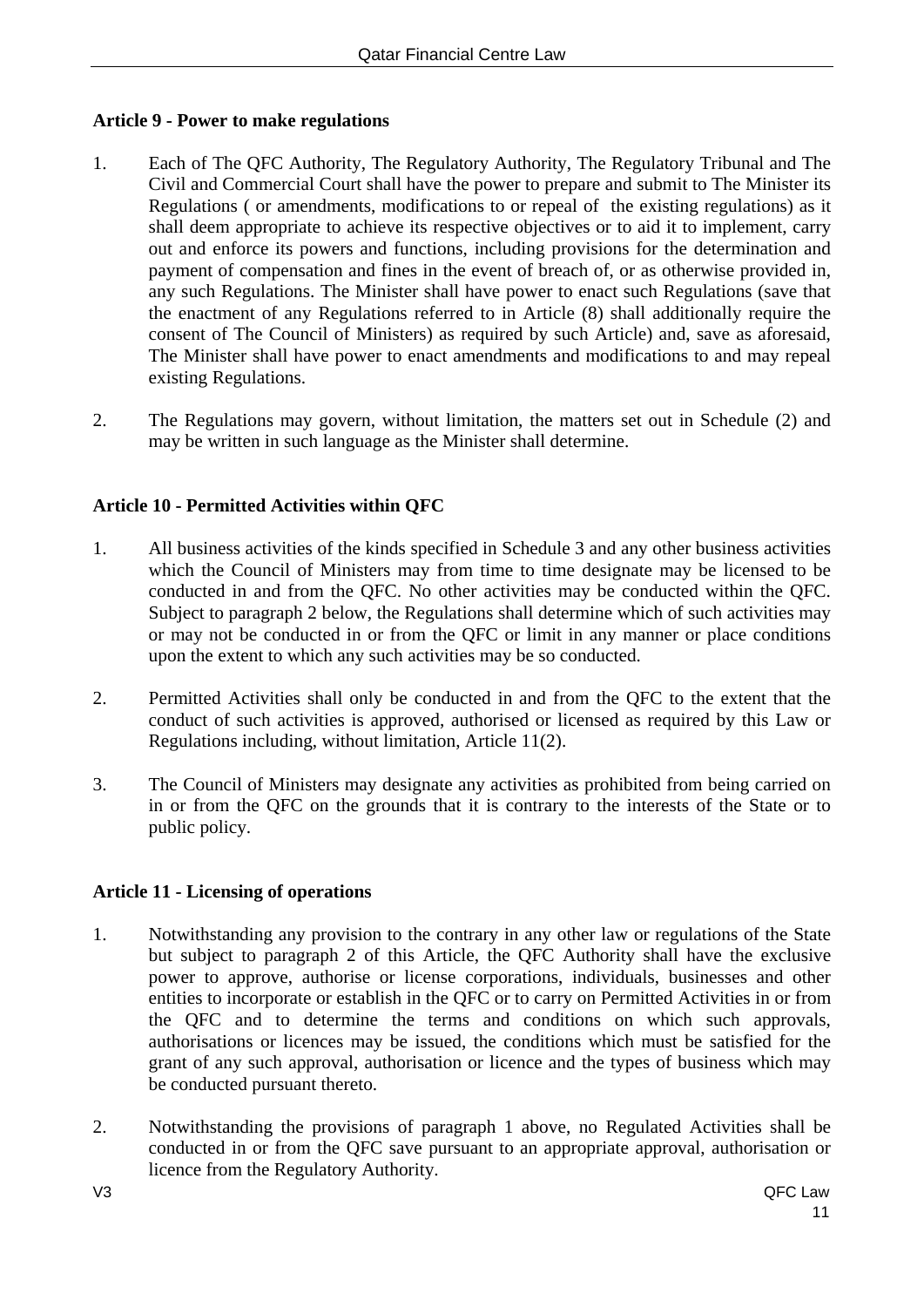- 3. Unless specified to the contrary by this Law, the setting up and regulation of businesses and the incorporation of companies or other entities in the QFC and the conduct of such businesses in or from the QFC shall be governed exclusively by the provisions of and be regulated as provided by and pursuant to this Law and Regulations.
- 4. To the extent that any person, company or entity is licensed in accordance with this Law and Regulations made pursuant thereto to carry on any business in or from the QFC, such person, company or entity shall require no further licence, consent, permit, membership or registration in the State in order to carry on such business in or from the QFC and, subject as provided in this Law, in carrying on such business, such person, company or entity shall be subject to supervision, regulation and enforcement procedures only as provided by this Law and Regulations made pursuant to it.

 The approval, authorisation, licensing, supervision or regulation of any business conducted by a person, company or entity approved, authorised or licensed in accordance with this Law shall (subject only as provided in Article 18) fall outside the jurisdiction of the other institutions of the State, including but not limited to:

- 4.1 The Ministry of Economy and Commerce;
- 4.2 The Qatar Central Bank;
- 4.3 The Qatar Commercial Registry;
- 4.4 The Qatar Chamber of Commerce and Industry; and
- 4.5 The Municipality of Doha,

 and laws relating to the approval, authorisation, licensing, supervision or regulation of business which would apply to such persons, companies or entities but for this Law shall not apply to the conduct of business by such persons, companies or entities, to the extent they regulate matters the subject of Regulations made under this Law or to the extent they are otherwise excluded by, conflict with or are inconsistent with such Regulations.

#### **Article 12 - Statutory guarantees**

Notwithstanding any provision to the contrary in any other law or regulation, entities that are approved, authorised or licensed to carry on their activities in and from the QFC will:

- 1. not be subject to any nationalisation or expropriation measures or any restriction on private ownership;
- 2. have freedom to repatriate profits and realise investments;
- 3. have freedom to recruit and employ employees of their choice on such terms as they wish to agree subject to the Regulations and any international treaty obligations entered into by the State in respect of the terms of employment of employees in the State;
- 4. not be subject to any taxes except those set by or determined in accordance with the Regulations.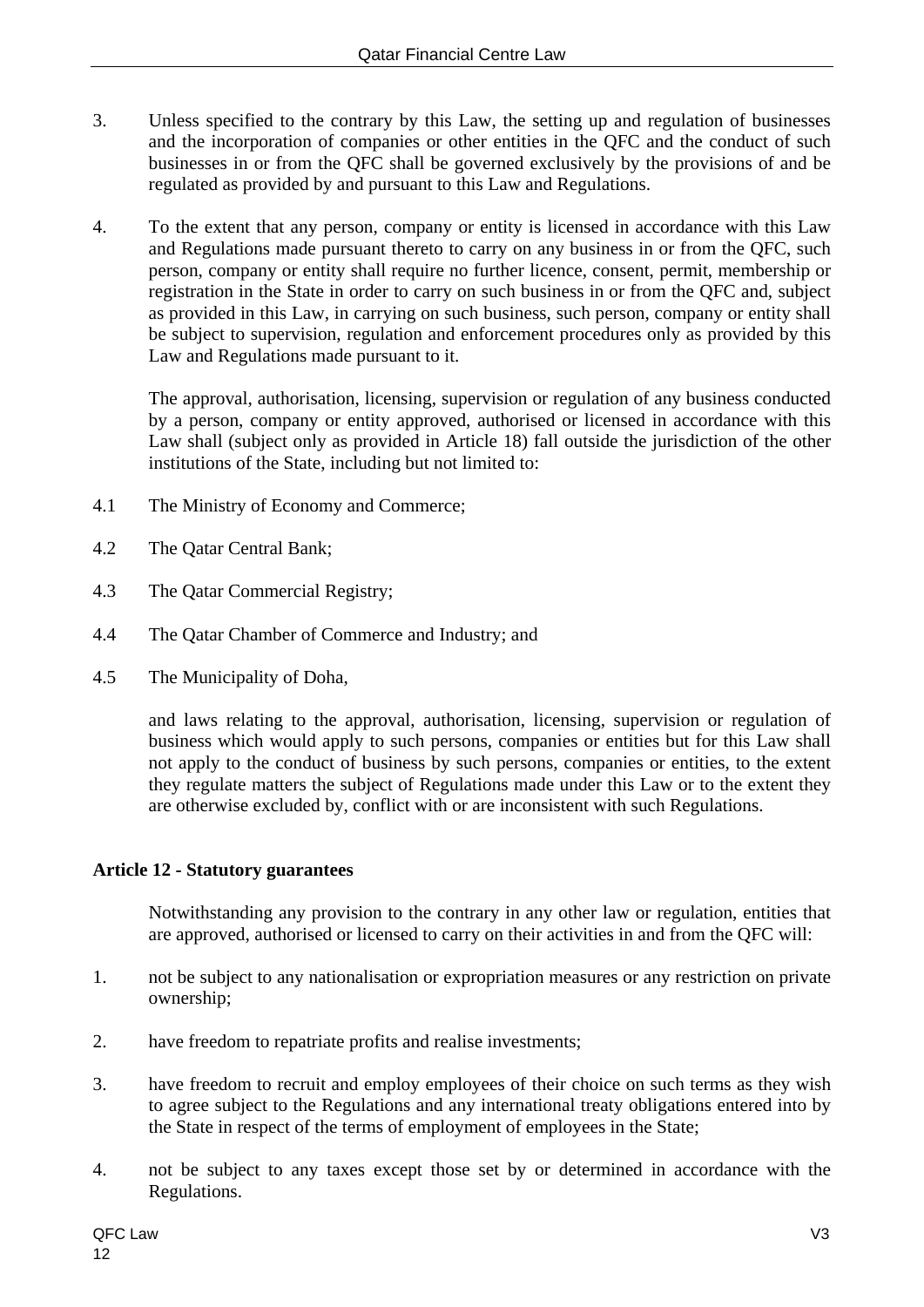5. Be owned up to 100% by persons, companies and other entities which are not nationals of, or resident in, the State.

## **Article 13 - Revenue of the QFC Authority**

- 1. The QFC Authority shall have an independent budget and the laws of the State regarding the general budget of the government of the State and its ministries shall not apply to it. In respect of the first financial year of the QFC Authority, the budget shall be set by the Minister and, in all subsequent financial years, the budget of the QFC Authority shall be approved by the Board and submitted to the Minister for approval. The QFC Authority shall be responsible for providing adequate funding out of its budget to enable the QFC Institutions to carry out their respective functions and duties and to achieve their respective objectives under this Law and under Regulations.
- 2. In addition to funding granted by the State to the QFC Authority, the QFC Authority shall be permitted to raise revenue to fund and finance its activities and those of any QFC Institutions, and where directed pursuant to Article 8, those of the Regulatory Authority or the Appeals Body and any other activities carried out pursuant to or contemplated by this Law in such ways as it deems appropriate including (without limitation) by:
- 2.1 charges levied for services provided in or in relation to the QFC and the QFC Institutions; and
- 2.2 licence, registration and incorporation fees charged by the QFC Authority or QFC Institutions pursuant to this Law or Regulations; and
- 2.3 rent for premises within the QFC; and
- 2.4 such other sources of revenue as may be provided for in this Law or in Regulations.

Subject to the approval of the Council of Ministers for any borrowings that can lead the aggregate borrowings incurred by the QFC Authority to exceed 500 million US dollars or equivalent, the QFC Authority may borrow money (including money in a currency other than the currency of the State) for the purpose of achieving its objectives. Any monies borrowed by the QFC Authority under this paragraph and any interest accruing thereon may be secured on the revenue, funds or property of the QFC Authority and of the QFC Institutions as appropriate.

Without prejudice to Article 14, the funds of the QFC Authority not immediately required for the purposes of expenditure may be invested by the QFC Authority in such investments as shall be authorised by the Board.

#### **Article 14 - Treatment of Surpluses**

 Any Income surpluses (whether budgeted for or not) realized by The QFC Authority, The Regulatory Authority, The Regulatory Tribunal and The Civil and Commercial Court may be retained by it, or returned to the State, as the QFC Authority, the Regulatory Authority, the Regulatory Tribunal and The Civil and Commercial Court (as appropriate) shall decide.

V3 QFC Law Any such surpluses may also be applied to the repayment of any indebtedness incurred by The QFC Authority, The Regulatory Authority, The Regulatory Tribunal and The Civil and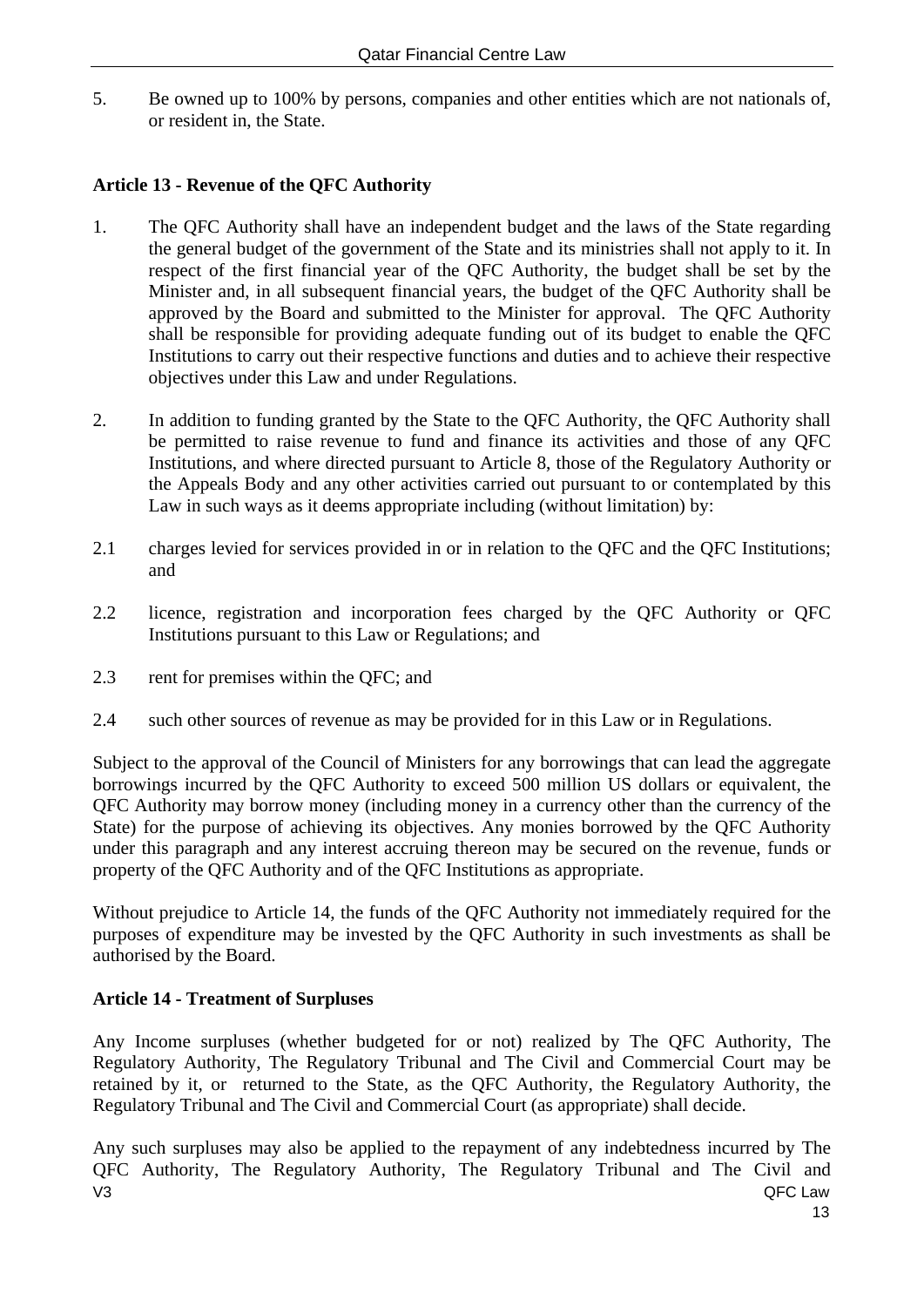Commercial Court (as appropriate) or to the creation of a general reserve and such other reserves as its board (or members in the case of the Regulatory Tribunal and The Civil and Commercial Court) may reasonably think fit.

## **Article 15 - Accounting Requirements**

- 1. Each of the QFC Authority, the Regulatory Authority and The Regulatory Tribunal and The Civil and Commercial Court shall be exempted from the control of the State Audit Bureau.
- 2. The financial year of each of the QFC Authority, The Regulatory Authority, The Regulatory Tribunal and The Civil and Commercial Court shall commence on the first day of January and end on the last day of December each year, save that the first financial year of each of them shall commence on the date this Law comes into force and shall end on the last day of December of the following year.
- 3. Each of The QFC Authority, The Regulatory Authority, The Regulatory Tribunal and The Civil and Commercial Court shall keep accounting records which are sufficient to show and explain its transactions and are such as to disclose with reasonable accuracy at any time its income and expenditure and assets and liabilities and financial position. As soon as reasonably practicable after the end of each financial year, each of The QFC Authority, The Regulatory Authority, The Regulatory Tribunal and The Civil and Commercial Court shall prepare its accounts in accordance with internationally accepted accounting principles and have them audited by independent auditors, being a firm of chartered accountants with an office in the State. The auditors shall report as to whether the relevant accounts show a true and fair view of the financial affairs of the body in question during the financial year in question and its assets and liabilities at the end of the year in question. The auditors shall report on such other matters as they may consider appropriate.
- 4. Each of The QFC Authority, The Regulatory Authority, The Regulatory Tribunal and The Civil and Commercial Court shall as soon as reasonably practicable after the end of each financial year send to the Council of Ministers a copy of its audited accounts and a report of its activities and when required such further reports as the Council of Ministers may require.

## **Article 16 - Liability of QFC Authority, The Regulatory Authority, The Regulatory Tribunal, The Civil and Commercial Court and QFC Institutions**

1. Without prejudice to the provisions of Article 16 (2) and (3), The QFC Authority; The Regulatory Authority; The Regulatory Tribunal; The Civil and Commercial Court; all QFC institutions; all the members of the Board of Directors of The QFC Authority including the Chairman and Director General; all the members of The Board of Directors of the Regulatory Authority; the chairman and Judges of The Regulatory Tribunal; the chairman and the judges of The Civil and Commercial Court; QFC position holders; the employees of the QFC Authority, The Regulatory Authority, The Regulatory Tribunal, the Civil and Commercial Court, and any QFC authority that may be later established, shall not be subject to any civil liability in relation to all acts or omissions done or omitted to be done or negligence in good faith during course of performing or trying to perform their duties, powers, responsibilities and tasks as prescribed in this Law or regulations, or provisions thereof.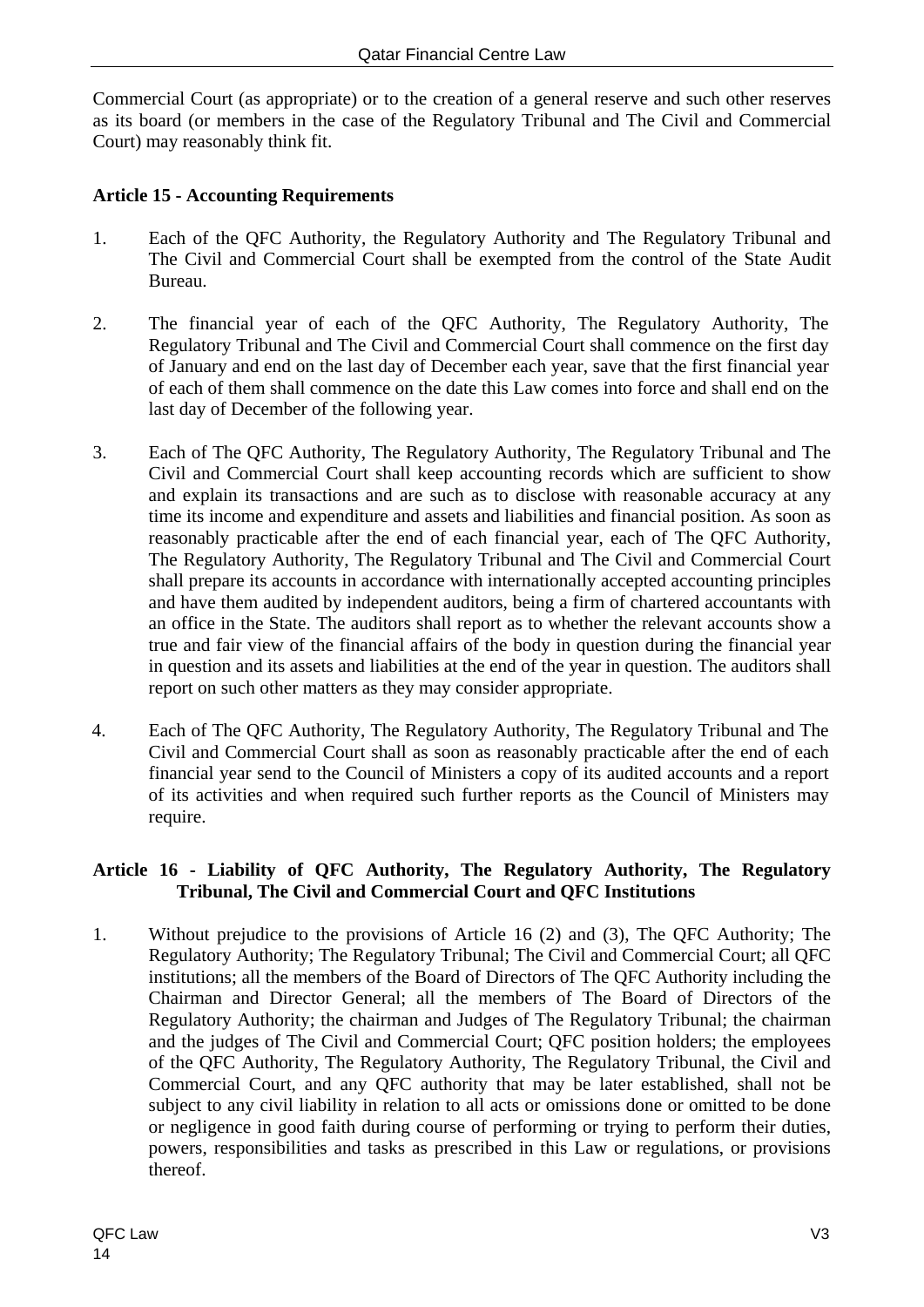- 2. This Article does not relieve the QFC Authority or any member of the Board or officer of the QFC Authority from civil liability in relation to any commercial activities undertaken by the QFC Authority.
- 3. The QFC Authority, The Regulatory Authority, The Regulatory Tribunal, The Civil and Commercial Court, or any QFC institutions, the heads, members and employees of those bodies, as the case may be, shall not be exempted from civil liability relating to any commercial contract to which any of those bodies is a party.

## **Article 17 - Taxation**

- 1. The laws and regulations of the State (other than this Law and the Regulations) in relation to taxation and duties of any kind shall not apply in the QFC.
- 2. Entities established in the QFC (and whether incorporated therein or not) and their directors, officers and employees in the QFC shall not be subject to any taxes or duties of whatsoever nature for a period of three years from the date on which this Law shall come into effect (or such later date as may be designated by the Council of Ministers at any time within six months of the date on which this Law shall come into force).
- 3. After the expiry of the three year period referred to in paragraph 2 above, the Regulations may provide for the imposition, administration and collection of all kinds of taxes and duties within the QFC including without limitation taxes in relation to entities, individuals and corporate bodies as well as businesses operating in the QFC and the wages, salaries and benefits of employees working in the QFC, and to set from time to time the level and method of calculation thereof and to provide exemptions therefrom for such periods as may be deemed appropriate.
- 4. All such taxes or duties shall be collected by the QFC Authority.

## **Article 18 - Interaction with other laws**

- 1. Save as provided in this Law, (including but not limited to Article 11) the criminal laws and sanctions of the State shall apply in The QFC. However the conduct of any business in the QFC in accordance with an approval, authorization or license issued under this Law and in compliance with the Regulations shall not constitute an offence or be a breach of any criminal or other law applicable in the State.
- 2. Without prejudice to clause (1) of this, (as opposed to the criminal matters) The QFC Authorities and Institutions shall exercise their activities in accordance with The QFC Laws and Regulations.
- 3. The QFC Laws and Regulations shall apply to The Contracts, Transactions and arrangements conducted by The entities established in, or operating from The QFC, with parties or Entities located in The QFC or in the State but outside The QFC, unless the parties agree otherwise.
- V3 QFC Law 4. Notwithstanding any provision to the contrary in any other law or regulations of the State, the QFC Authority shall have power to issue all visas, permits and other documents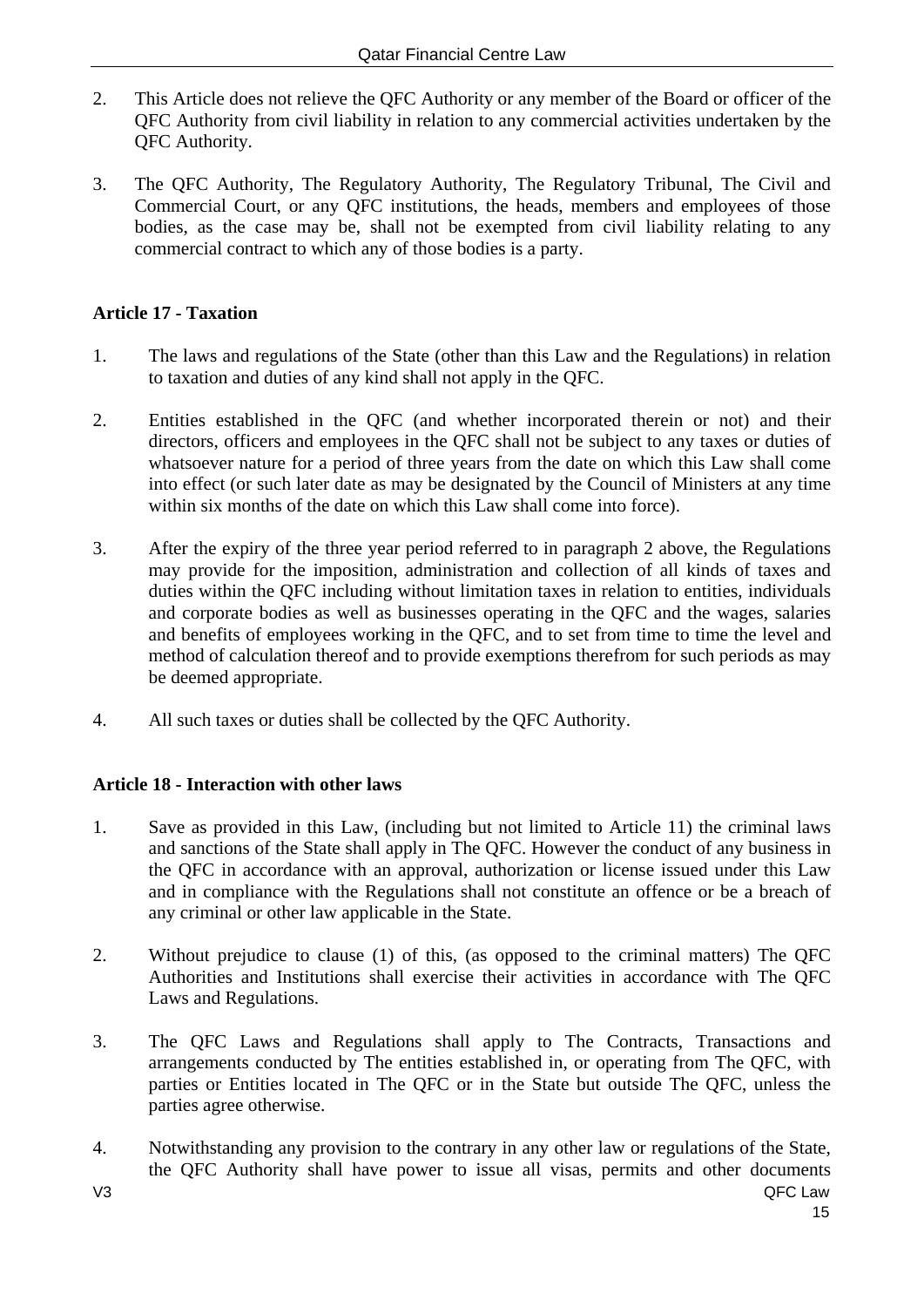relating to or required for employment in or doing any business with or in, the QFC and such visas, permits and other documents shall be fully valid and implemented and accepted by all State authorities.

- 5. Notwithstanding any provision to the contrary in any other law or regulations of the State, the laws governing the rules, terms and conditions applicable to employees of the Civil Service of the State shall not apply to The QFC Authority, The Regulatory Authority, The Regulatory Tribunal, The Civil and Commercial Court, The QFC Institutions, and any of their respective employees. The QFC Authority, The Regulatory Authority, the Regulatory Tribunal, The Civil and Commercial Court, and the QFC Institutions shall each have the power to set their own internal regulations concerning the rules, terms and conditions applicable to their employees.
- 6. The QFC Authority, The Regulatory Authority, The Regulatory Tribunal, The Civil and Commercial Court, and any QFC Institutions shall not be subject to Tendering and Bidding Law as issued by Law No. (26) of 2005 or any laws replacing it.

## **Article 19 - Miscellaneous**

- 1. The QFC Institutions shall each have financial and administrative autonomy from the State and from each other. Each of them shall be responsible for any obligations or liabilities arising out of the conduct of their respective activities (subject always to the immunity provided for in Article 16) and the State shall have no liability for their acts or omissions.
- 2. All Board members of The QFC Authority and The Regulatory Authority, all members of The Regulatory Tribunal, The Civil and Commercial Court and The management of The QFC Companies Registration Office and all employees of, and persons acting under the direction of, the QFC Authority, the Regulatory Authority, The Regulatory Tribunal, The Civil and Commercial Court or The QFC Institutions shall be deemed to be public officers/servants for the purposes of the application of the Criminal Law No. 11 of 2004 referred to above.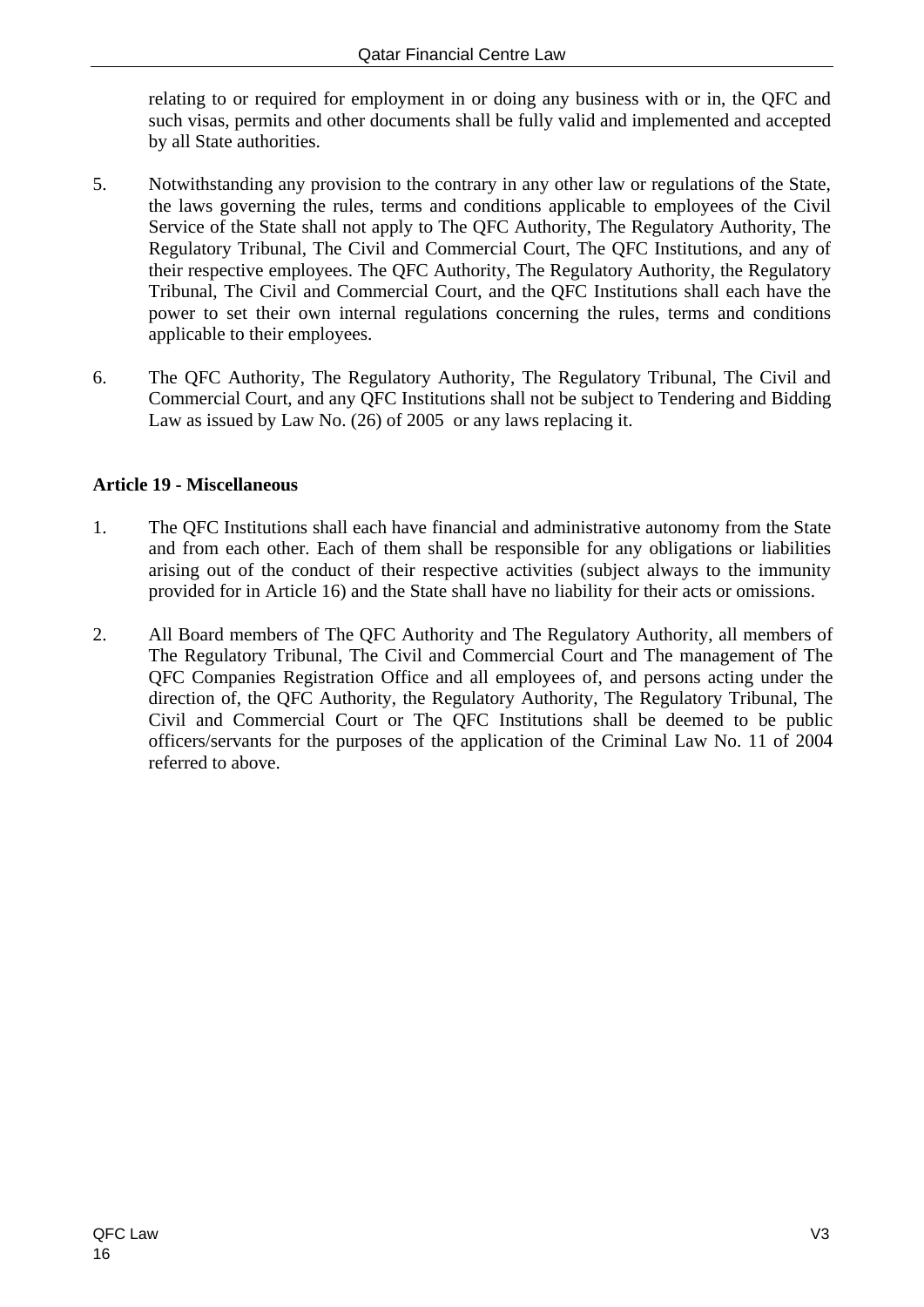#### **SCHEDULE 1:**

## **BOARD – CONSTITUTION AND POWERS, CHAIRMAN AND DIRECTOR GENERAL**

- 1. The Board shall consist of the Chairman and a maximum of nine other members appointed by the Council of Ministers, including the Director General. Such Board members shall be persons whom the Council of Ministers reasonably believes to have local or international expertise in the fields of commerce, finance, banking, law, insurance, accounting or capital markets.
- 2. The appointment of a person, other than the Chairman, to be a member of the Board shall, subject to paragraphs 13 and 14 of this Schedule, be for a period of three years which may be renewed from time to time.
- 3. The Council of Ministers shall determine the level of remuneration of the members of the Board, save that the Board may determine the terms and conditions upon which any member of the Board (including the Director General) is employed by the QFC Authority to carry out duties and functions in addition to his duties and functions as a member of the Board.
- 4. Any Board member may appoint any other Board member to represent him at any meeting of the Board and to vote for him thereat.
- 5. The powers and duties of the Board shall include, but shall not be limited to:
- 5.1 to lay down general policies and plans for the QFC;
- 5.2 to propose Regulations in accordance with Article 9(1);
- 5.3 to promote, operate and run the QFC with a view to:
	- (A) ensuring that it is run at all times in accordance with best international standards for financial and business centres of a similar kind;
	- (B) establishing and maintaining it as a leading financial and business centre in the Middle East;
	- (C) providing all infrastructure, personnel, services and support as may be needed to achieve the objectives in (A) and (B) above;
- 5/4 to prepare the annual budget of The QFC Authority for the purposes of funding the QFC activities, and the QFC Institutions and The Regulatory Authority, The Regulatory Tribunal and The Civil and Commercial Court to the extent directed by The Council of Ministers under Article 8(6) and to submit the same to the Minister for approval and to spend the funds received by the QFC Authority in such manner as it decides in the performance of the functions of the QFC Authority (including providing requisite funding to the QFC Institutions and The Regulatory Authority and the Regulatory Tribunal, The Civil and Commercial Court to the extent directed by The Council of Ministers under Article 8(6) under this Law.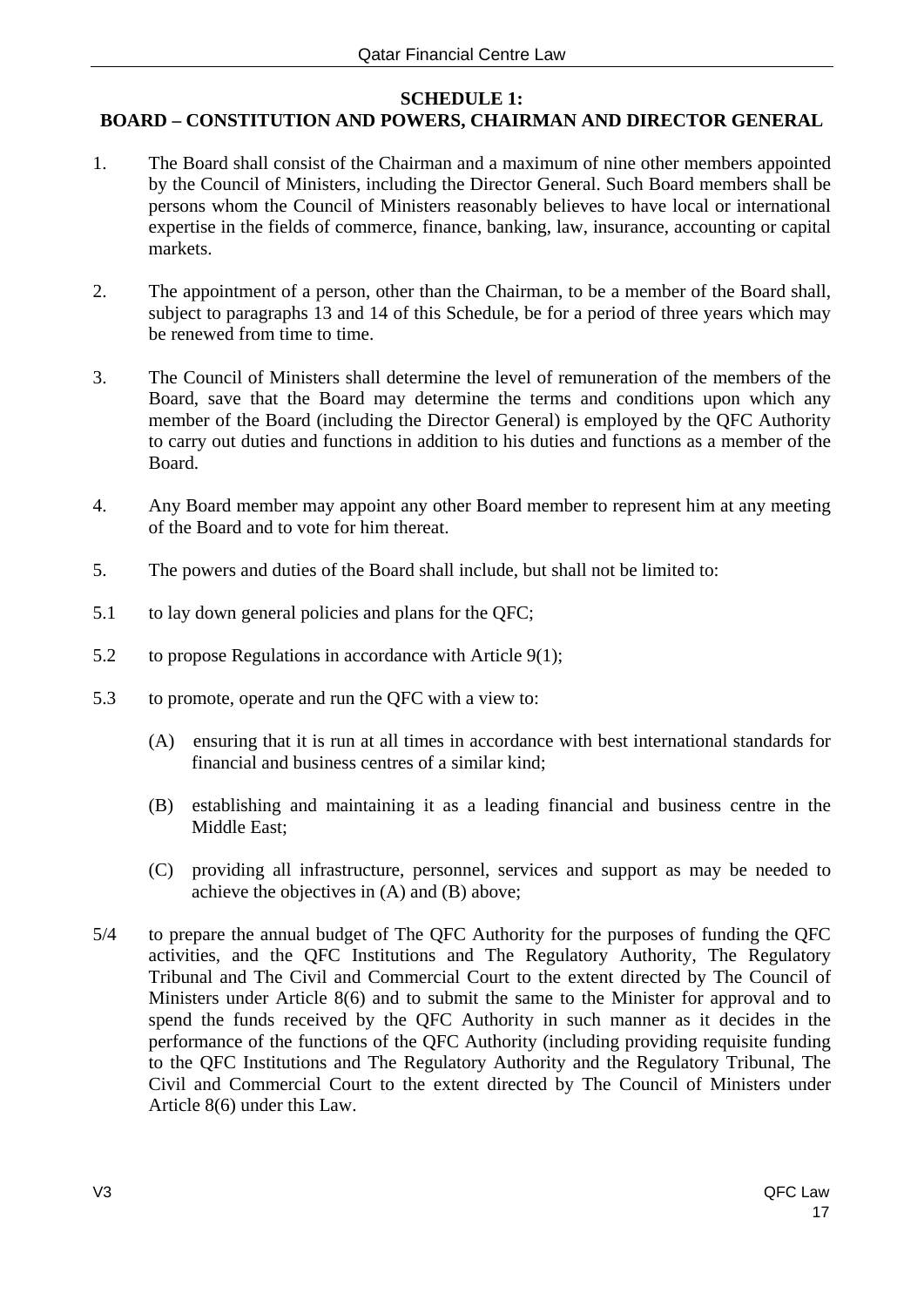- 5.5 to exercise all the other powers and perform all the other duties and pursue and endeavour to achieve all the other objectives of the QFC Authority as provided by or contemplated by this Law;
- 5.6 to lay down its own internal procedures; and
- 5.7 to carry out any other business, assignments, functions or duties relating to the QFC that may be entrusted to it by the Council of Ministers.
- 6. The Board may delegate any of its powers to any committee of the Board consisting of two or more Board members, and may provide the regulations to govern proceedings and meetings of such committee.
- 7. The Chairman shall fix the date, time and place of the first meeting of the Board.
- 8. The Board shall hold as many meetings as may be necessary for the performance of its functions subject to meeting at least four times a year. Each Board member shall be given at least forty eight hours advance written notice of the time, date and place of such meeting.
- 9. The quorum for a meeting of the Board shall be five Board members.
- 10. The Board shall take decisions at any meetings by majority vote, with each Board member having one vote. A Board member shall not vote at a meeting concerning a matter in which he has, directly or indirectly, an interest or duty which conflicts or may conflict with the interests of the QFC Authority. In the event of an equality of votes on any matter, the Chairman shall have a casting vote.
- 11. A resolution in writing signed by all the Board members entitled to receive notice of a meeting of the Board or of a committee of the Board shall be as valid and effective as if it had been passed at a meeting of the Board.
- 12. A meeting of the Board may be held by telephone, provided that the requirements as to notice and quorum set out in paragraphs 8 and 9 respectively are complied with.
- 13. Any member of the Board except the Chairman may at any time resign his office by giving not less than thirty days' written notice to the QFC Authority addressed to the Chairman.
- 14. The Council of Ministers may remove any Board member except the Chairman from his office and may also remove the Director General from his position as Director General in any case on notice or with immediate effect if:
- 14.1 he has become incapable through ill-health of effectively performing the duties of his office;
- 14.2 he is declared bankrupt;
- 14.3 he is convicted of a criminal offence or the Council of Ministers is satisfied that he has been guilty of serious misconduct which, in either case, in the opinion of the Council of Ministers, is of a nature which warrants his removal from office; or
- 14.4 the removal appears to the Council of Ministers to be necessary or desirable or appropriate for the effective performance by the QFC Authority of any of its functions.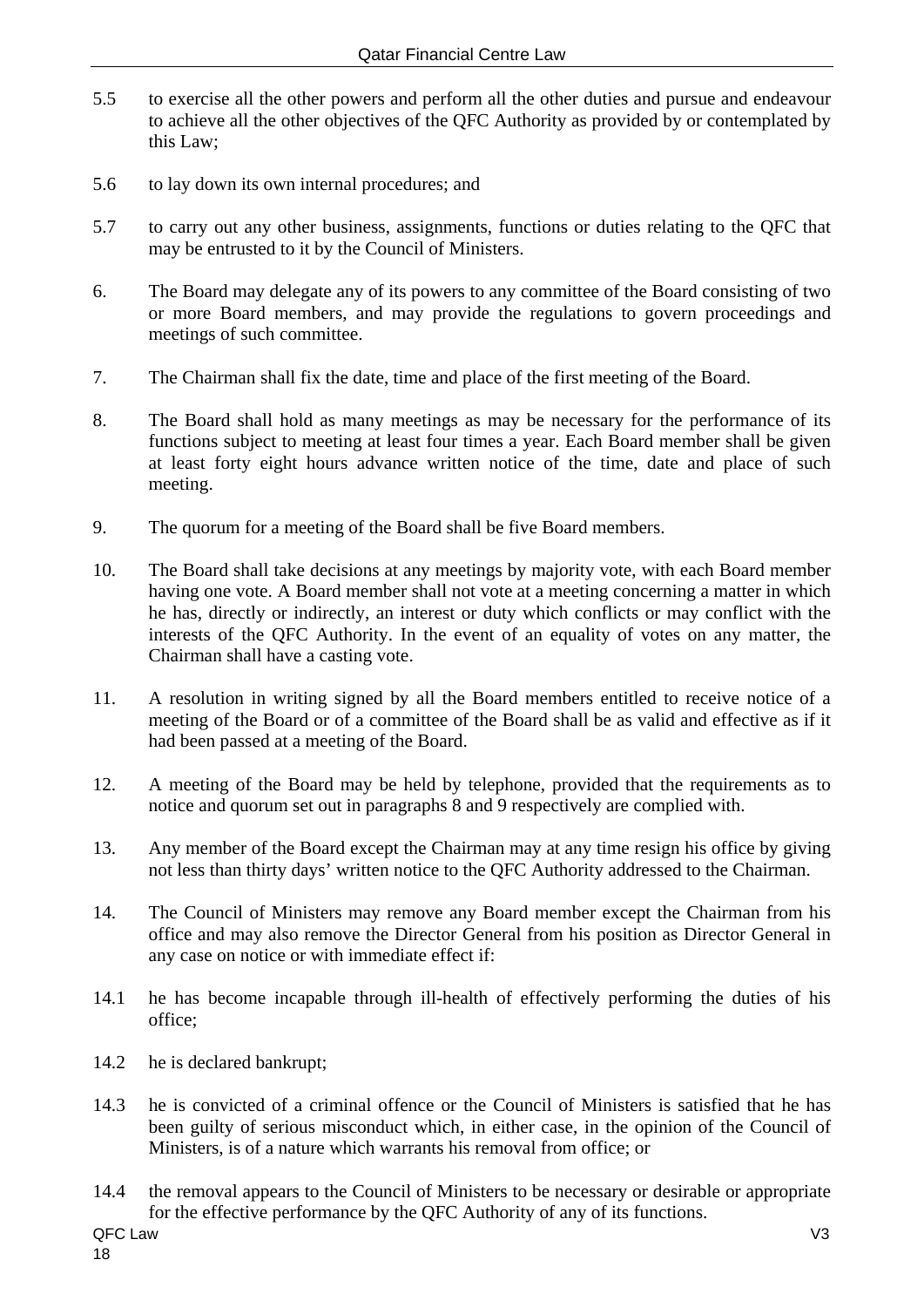15. The Director General of the QFC shall be appointed by the Chairman from amongst the members of the Board and he shall be responsible to the Board for the day to day administration and operations of the QFC Authority to the extent authorised and empowered by the Board from time to time. The Director General shall accordingly exercise such powers and have such authority as the Board shall from time to time delegate to him.

The Director General shall make such reports to the Board regarding his activities and the operations of and activities within the QFC as the Board shall require, and without prejudice to the foregoing shall in any event provide a written report to the Board on such matters on a quarterly basis.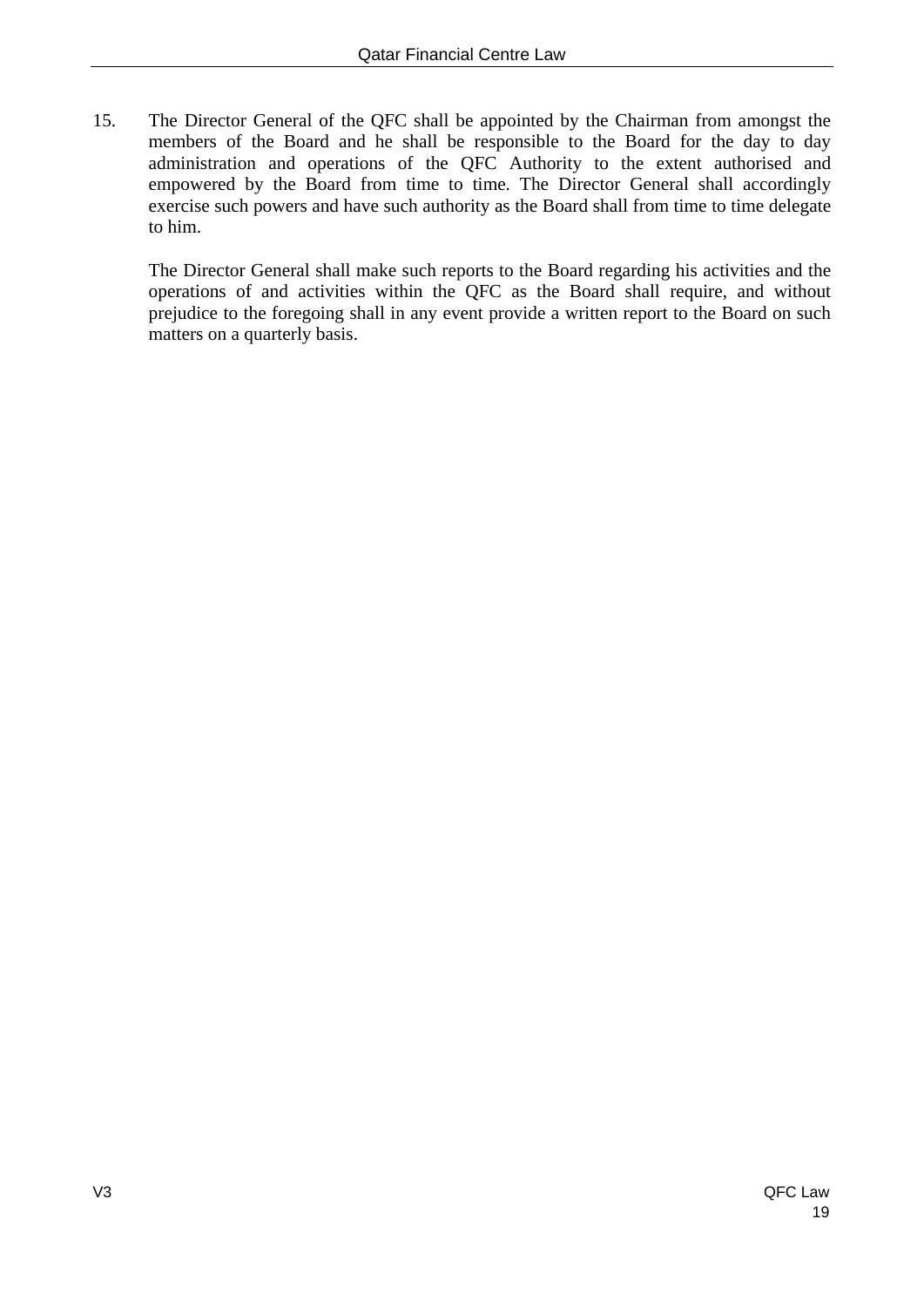## **SCHEDULE 2: REGULATIONS**

Regulations enacted under Article 9 may, without limiting the generality of that Article, govern the following matters:-

- 1. The formation, registration, operation, rights and obligations of the companies, partnerships and other entities incorporated in or operating in or from the QFC (including in relation to insolvency and winding up).
- 2. The creation of the QFC Institutions and their respective management, objectives, duties, functions, powers and constitution.
- 3. The matters referred to in Article 8.
- 4. Banking, financial and insurance-related activities carried out in or from the QFC including the persons and entities carrying out the same;
- 5. Contract and agency and regulations relating to trusts applicable in the QFC, the jurisdiction of courts and arbitrators in and outside the State in connection with activities carried out in the QFC and the enforcement of contractual provisions;
- 6. The giving and taking of security;
- 7. Immigration and employment of, and the issue of visas and other permits to, persons working in or visiting the QFC;
- 8. The prohibition of money laundering and other financial improprieties;
- 9. Privacy and the protection of private information; and
- 10. Intellectual property rights.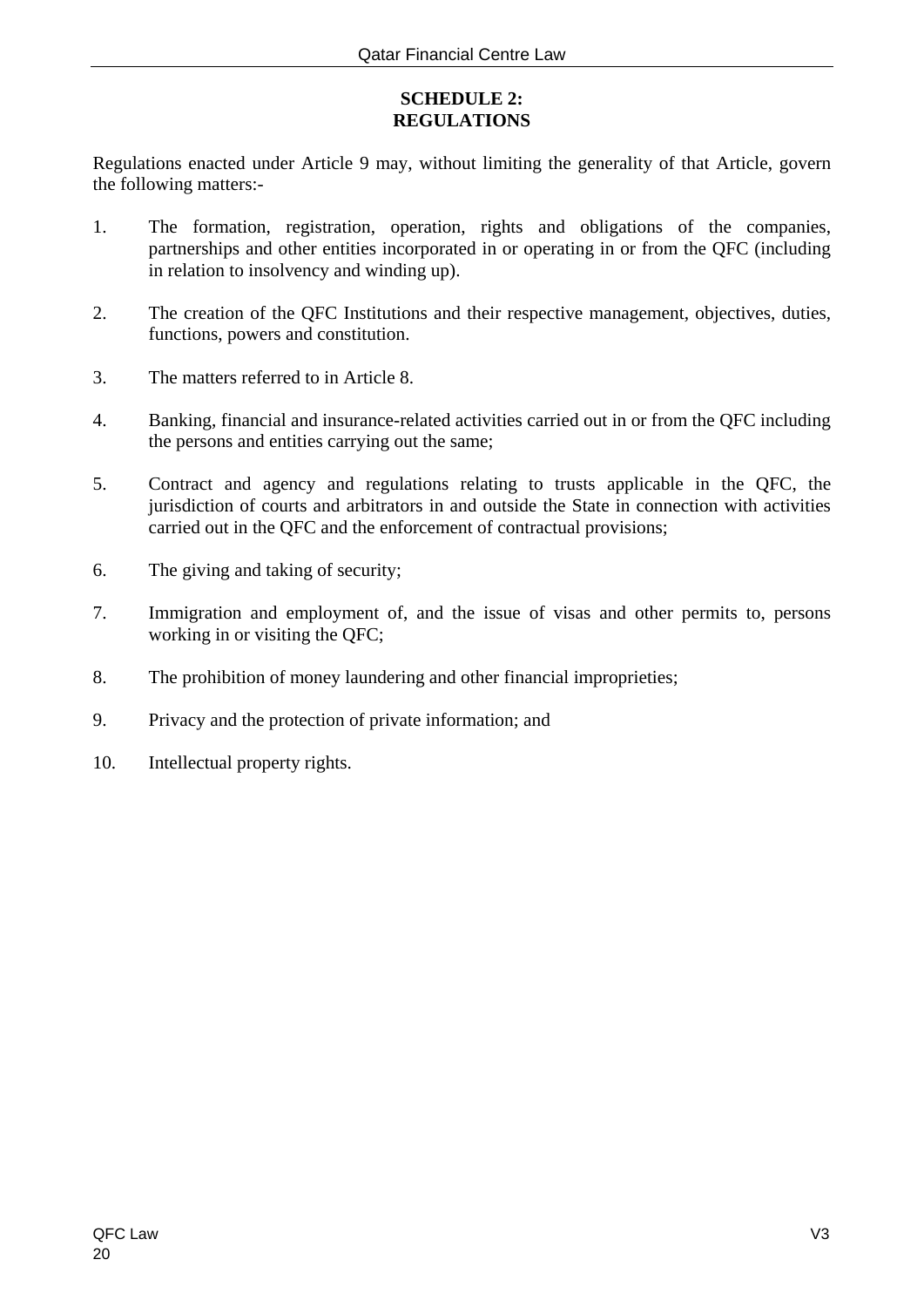## **SCHEDULE 3: PERMITTED ACTIVITIES**

Subject as provided in this Law or Regulations, the following business activities may be carried on in or from the QFC:-

#### **Part 1 - activities which, subject as provided in Regulations, shall be Regulated Activities**

- 1. financial business, banking business of whatever nature, and investment business, including (without limit) all business activities that are customarily provided by investment, corporate and wholesale financing banks, as well as Islamic and electronic banking business;
- 2. insurance and reinsurance business of all categories;
- 3. money market, stock exchange and commodity market business of all categories, including trading in and dealing in precious metals, stocks, bonds, securities, and other financial activities derived therefrom, or associated therewith;
- 4. money and asset management business, investment fund business, the provision of project finance and corporate finance in all business fields and Islamic banking and financing business;
- 5. funds administration, fund advisory and fiduciary business of all kinds;
- 6. pension fund business and the business of credit companies;
- 7. the business of insurance broking, stock broking, and all other financial brokerage business,
- 8. financial agency business and the business of provision of corporate finance and other financial advice, investment advice and investment services of all kinds;
- 9. the provision of financial custodian services and the business of acting as legal trustees;

#### **Part 2 – activities which, subject as provided in Regulations, shall not be Regulated Activities**

- 10. the business of Ship Broking and Shipping Agents
- 11. the business of provision of classification services and investment grading and other grading services;
- 12. business activities of company headquarters, management offices and treasury operations and other related functions for all kinds of business, and the administration of companies generally;
- 13. the business of providing professional services including but not limited to audit, accounting, tax, consulting and legal services;
- 14. business activities of holding companies, and the provision, formation, operation and administration of trusts and similar arrangements of all kinds; and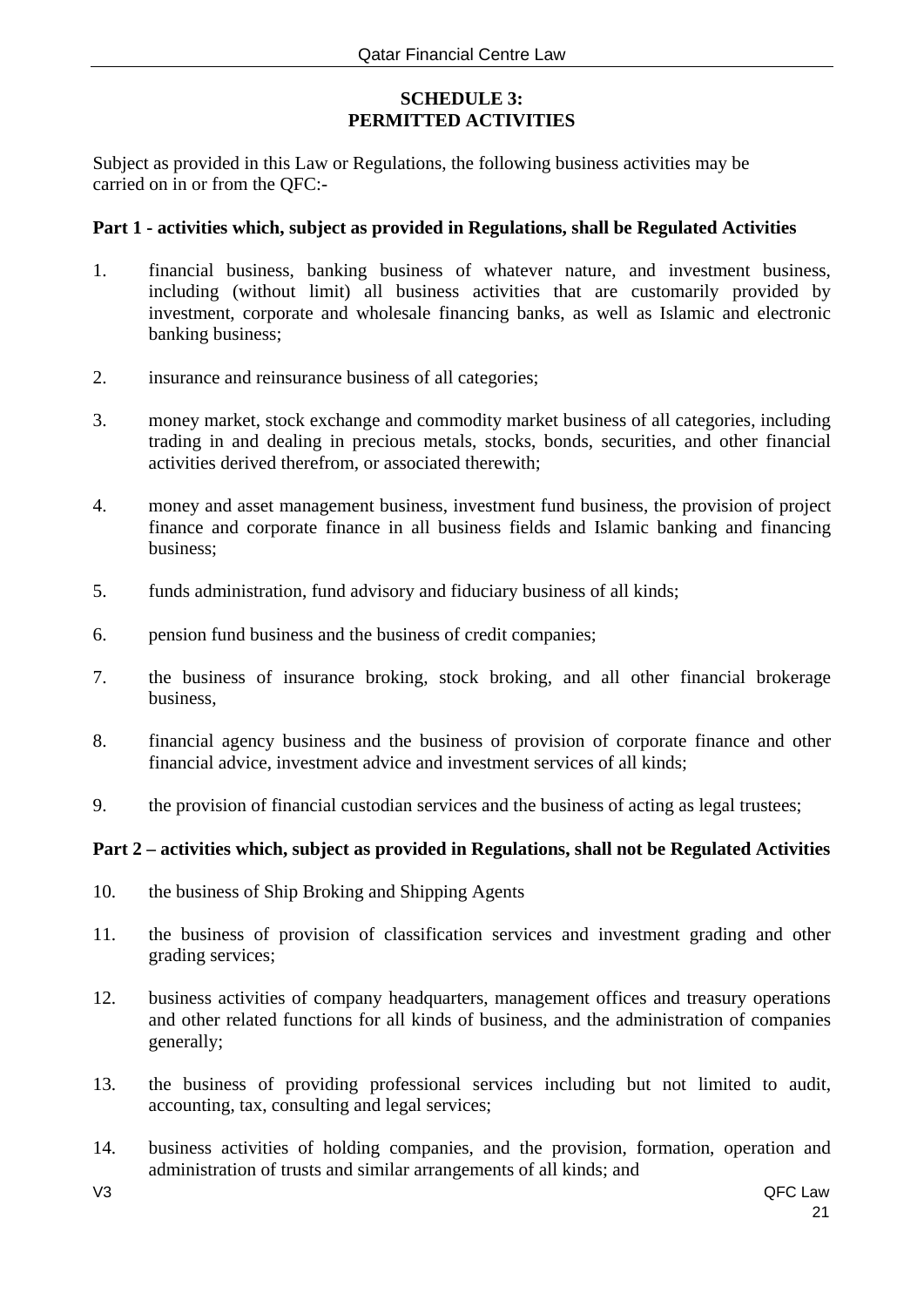15. the business of provision, formation, operation and administration of companies.

The provision of services (other than services which are Permitted Activities) to any of the above by third parties shall not be a Permitted Activity, so that a company or business that wishes to provide services to companies carrying out Permitted Activities within QFC may only do so in accordance with, and provided it complies with, the general requirements of the laws of the State.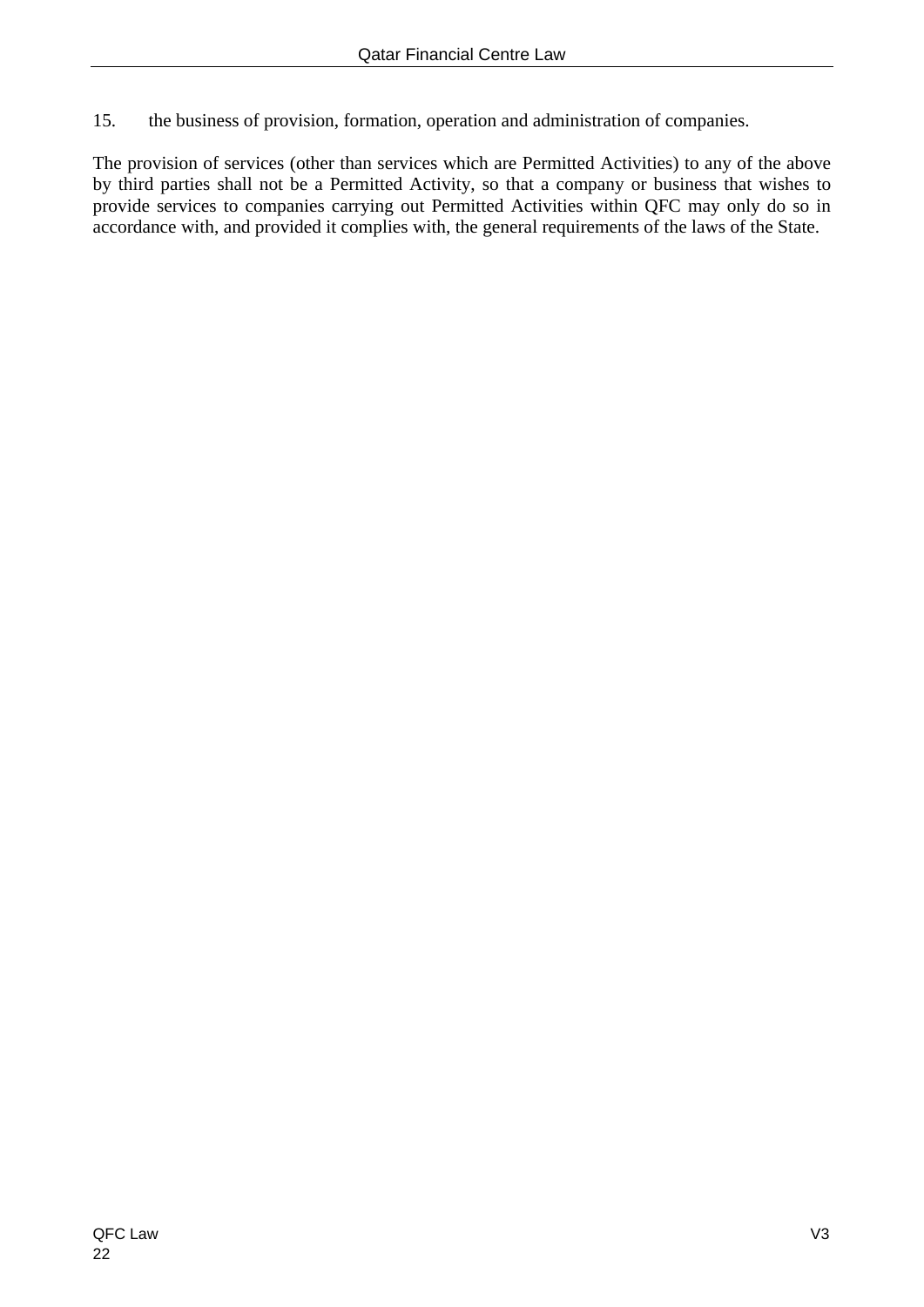## **SCHEDULE 4: THE REGULATORY AUTHORITY**

1. The Regulatory Authority shall have a board with a maximum of six board members, including a chairman and a chief executive officer, appointed by a decision of the Council of Ministers (the "RA Board").

 The role of chairman and chief executive officer may be held by one individual for such period as the Council of Ministers may determine.

 The RA Board members shall be persons who the Council of Ministers believes to have appropriate expertise in the regulation of banking, financial or insurance businesses. The Regulatory Authority shall, subject to the following provisions, be managed by the RA Board.

- 2. No member of the RA Board may be a member of the Board or of the Appeals Body or be employed by the QFC Authority or the Appeals Body and any member of the RA Board who becomes such a member or so employed shall automatically thereupon cease to be a member of the RA Board.
- 3. Subject to paragraphs 2, 12 and 13 of this Schedule, the appointment of each member of the RA Board shall be for a period of three years which may be renewed. The Council of Ministers shall determine the level of remuneration of the RA Board members save that the RA Board may determine the terms and conditions upon which any member of the RA Board is employed by the Regulatory Authority to carry out duties and functions in addition to his duties and functions as a member of the RA Board.
- 4. Any RA Board member may appoint any other RA Board member to represent him at any meeting of the RA Board and to vote for him thereat.
- 5. The RA Board may delegate any of its powers to any committee of the RA Board consisting of two or more RA Board members, and may establish the regulations to govern proceedings and meetings of such committee.
- 6. The chairman of the RA Board shall fix the date, time and place of the first meeting of the RA Board no later than two months after the RA Board has been constituted pursuant to paragraph 1 above.
- 7. The RA Board shall hold as many meetings as may be necessary for the performance of its functions subject to meeting at least four times a year. Each RA Board member shall be given at least forty eight hours advance written notice of the time, date and place of such meeting.
- 8. The quorum for a meeting of the RA Board shall be four RA Board members.
- 9. The RA Board shall take decisions at any meetings by majority vote, with each RA Board Member having one vote. An RA Board member shall not vote at a meeting concerning a matter in which he has, directly or indirectly, an interest or duty which conflicts or may conflict with the interest of the Regulatory Authority. In the event of an equality of votes on any matter, the chairman of the RA Board shall have a second or casting vote.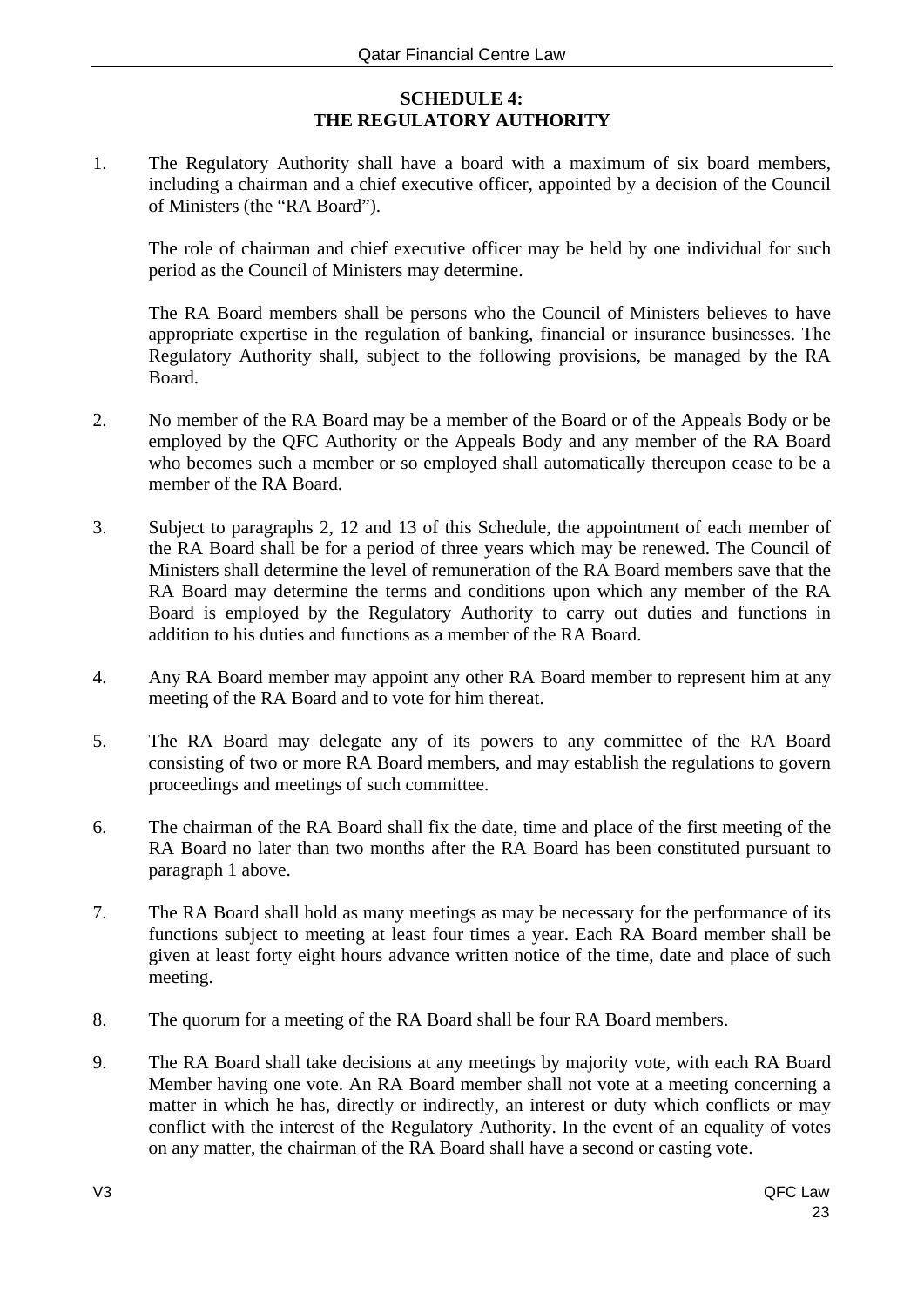- 10. A resolution in writing signed by all the RA Board members entitled to receive notice of a meeting of the RA Board or of a committee of the RA Board shall be as valid and effective as if it had been passed at a meeting of the RA Board.
- 11. A meeting of the RA Board may be held by telephone, provided that the requirements as to notice and quorum set out in paragraphs 7 and 8 respectively are complied with.
- 12. Any member of the RA Board may at any time resign his office by giving not less than thirty days written notice to the council of ministers.
- 13. The Council of Ministers may remove any member of the RA Board on notice or with immediate effect if:
- 13.1 he has become incapable through ill-health of effectively performing the duties of his office;
- 13.2 he is declared bankrupt; or
- 13.3 he is convicted of a criminal offence or the Council of Ministers is satisfied that he has been guilty of serious misconduct which, in either case, in the opinion of the Council of Ministers, is of a nature which warrants his removal from office.
- 14. The chief executive officer of the Regulatory Authority shall be appointed by the RA Board from amongst the members of the RA Board and he shall be responsible to the RA Board for the day to day administration and operation of the Regulatory Authority to the extent authorised and empowered by the RA Board from time to time. The chief executive officer shall accordingly exercise such powers and have such authority as the RA Board shall from time to time delegate to him.

The chief executive officer shall make such reports to the RA Board regarding his activities and the operation of the Regulatory Authority as the RA Board shall require and without prejudice to the foregoing shall in any event provide a written report to the RA Board on such matters on a quarterly basis.

- 15. In the event that the chairman and/or chief executive officer shall be appointed by the Council of Ministers prior to the appointment of the remainder of the RA Board, then the chairman and/or chief executive officer shall consult with the Minister prior to entering into major commitments on behalf of the Regulatory Authority.
- 16. The powers and duties of the RA Board shall include, but shall not be limited to:
- 16.1 laying down general policies and plans for the Regulatory Authority;
- 16.2 preparing Regulations in accordance with Article 9(1);
- 16.3 ensuring the Regulatory Authority is run with a view to:
	- (A) it operating at all times in accordance with best international standards for financial and business centres of a similar kind;
	- (B) establishing and maintaining the QFC as a leading financial and business centre in the Middle East;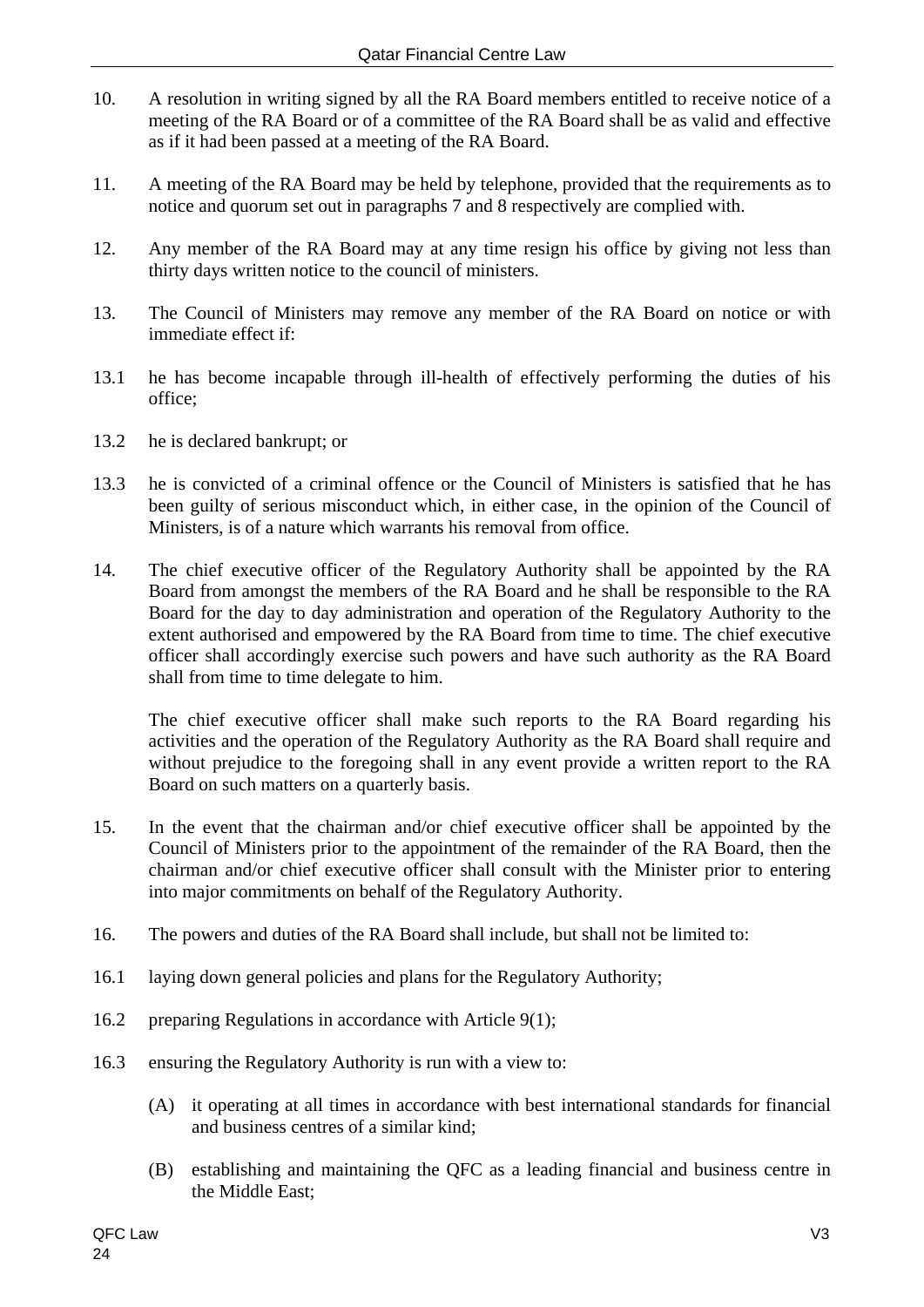- (C) providing all infrastructure, personnel, services and support as may be needed to achieve the objectives in (A) and (B) above;
- 16.4 arranging for the proper administration and operation of the Regulatory Authority and the delegation of powers to the chairman and chief executive officer in this regard as it thinks appropriate;
- 16.5 preparing in each year the budget of the Regulatory Authority and to submit the same to the Minister who shall transmit the budget to the Council of Ministers with such comments, if any, that he deems appropriate, for approval;
- 16.6 subject to Article 14, ensuring the funds received by it are spent in such manner as to deliver its objectives;
- 16.7 reporting to the Council of Ministers on the activities of the Regulatory Authority at such frequency and in such manner as the Council may determine (all such reports to be copied to the Minister for review and comment);
- 16.8 exercising all the other powers and perform all the other duties and pursue and endeavour to achieve all the other objectives of the Regulatory Authority as provided by or contemplated by this Law.
- 17. The objectives of the Regulatory Authority shall include (without limitation):
- 17.1 the promotion and maintenance of efficiency, transparency and the integrity of the QFC;
- 17.2 the promotion and maintenance of confidence in the QFC of users and prospective users of the QFC;
- 17.3 the maintenance of the financial stability of the QFC, including the reduction of systemic risk relating to the QFC;
- 17.4 the prevention, detection and restraint of conduct, which causes or may cause damage to the reputation of the QFC, through appropriate means including the imposition of fines;
- 17.5 the provision of appropriate protection to those licensed to carry on business at the QFC and their clients or customers;
- 17.6 the promotion of understanding of the objectives of the QFC amongst users and prospective users of the QFC and other interested persons; and
- 17.7 such other objectives as may be set by the Regulations.
- 18. The Regulatory Authority shall perform its functions and discharge its duties and determine its own procedures and management in such manner as it shall decide provided that it shall always operate in compliance with the requirements and provisions of this Law and the Regulations.
- 19. The head office of the Regulatory Authority shall be situated in the QFC.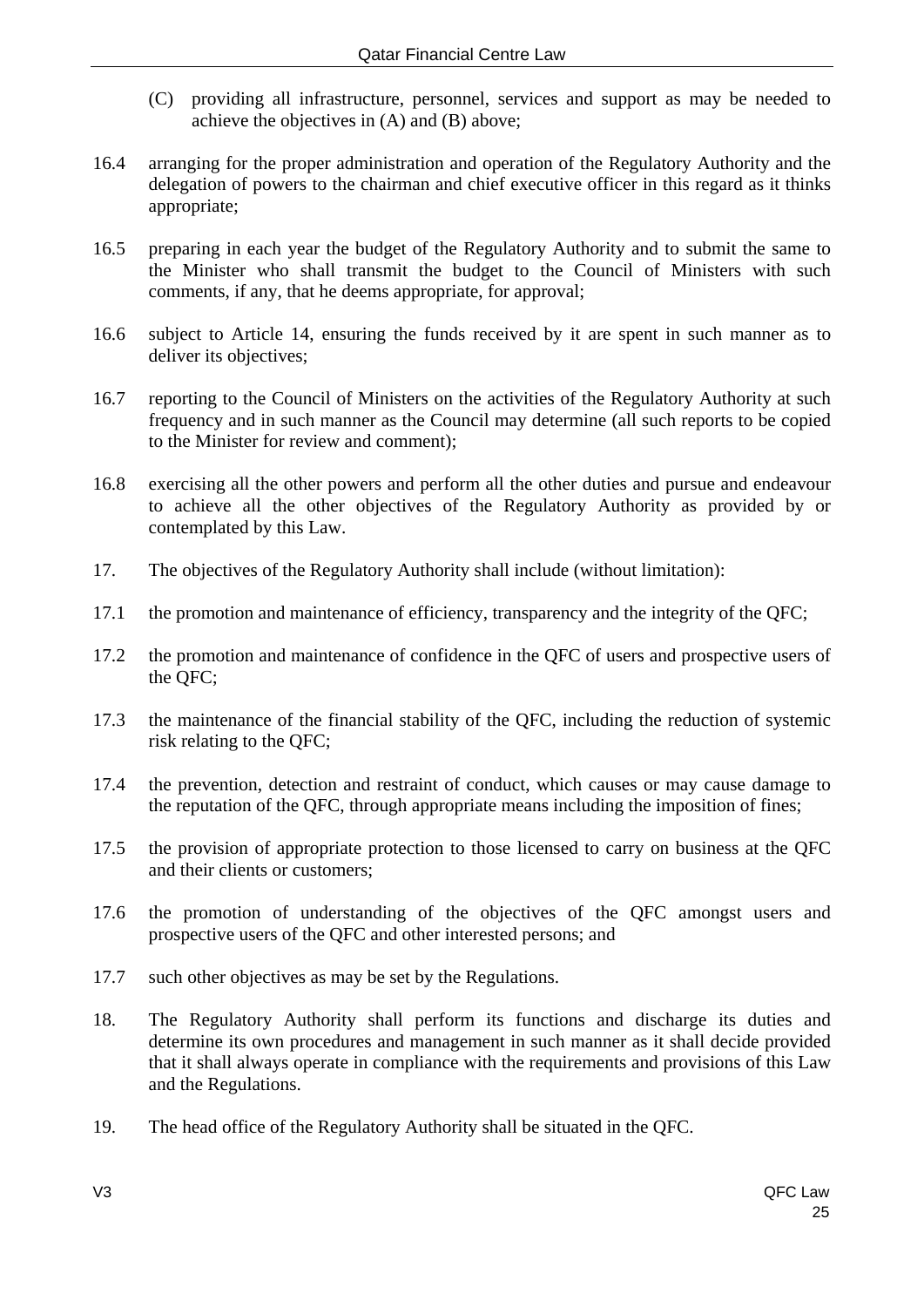20. The Regulatory Authority shall have capacity to enter into contracts, to sue and be sued and to own and lease assets of all types for the purpose of achieving its objectives.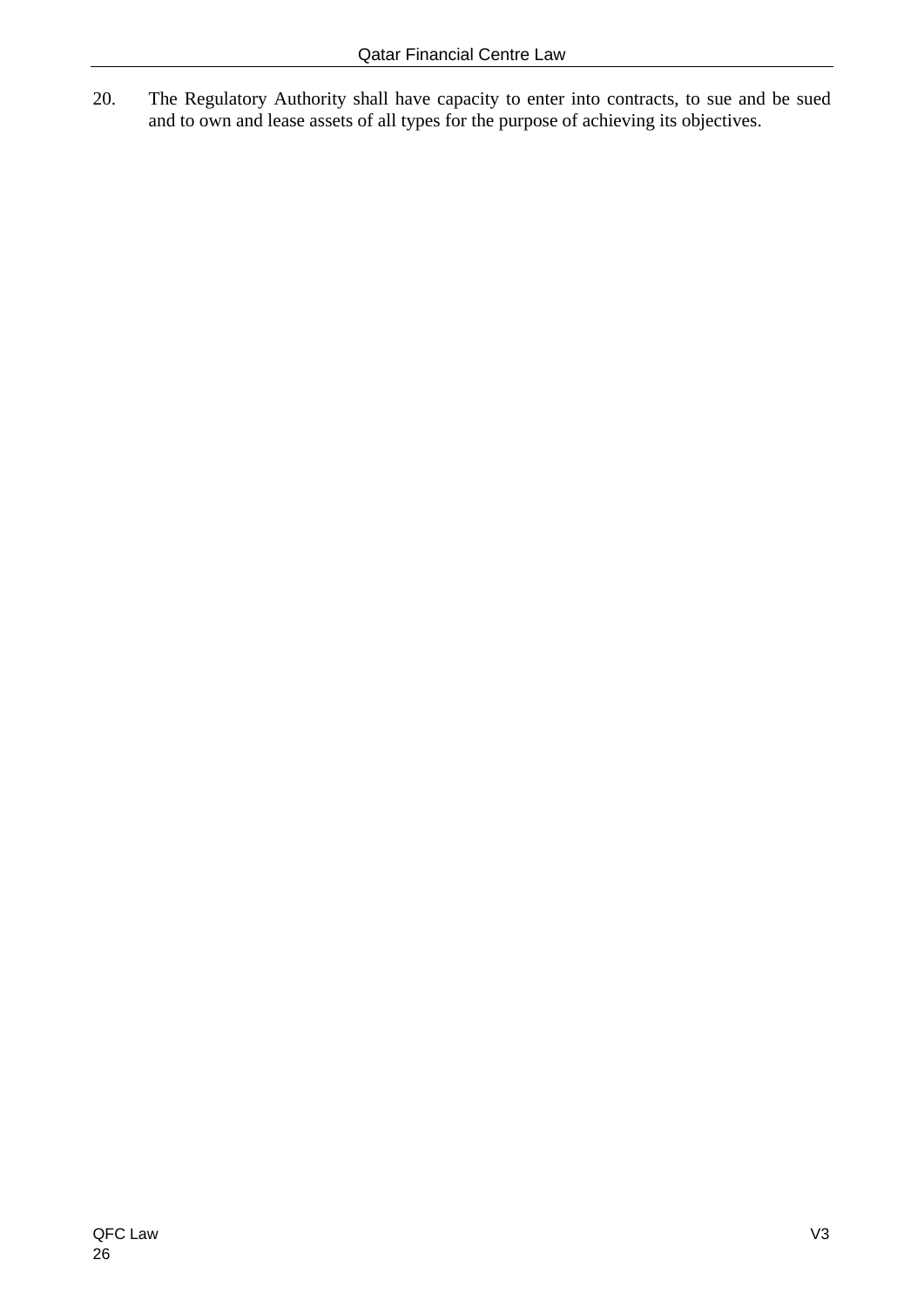## **Schedule No. 5 The Regulatory Tribunal**

- 1. The Regulatory Tribunal shall consist of a chairman and a sufficient number of members.
- 2. The chairman and the members of The Regulatory Tribunal shall be of good character and not less than thirty years of age at the time of their appointment and shall have legal knowledge and experience.
- 3. The chairman and the members of The Regulatory Tribunal shall not be a member of The Board, The board of directors of The Regulatory Authority, The board of a QFC institution, or an employee of any of these bodies and if the chairman or any member of The Regulatory Tribunal become such a member or so employed shall automatically thereupon cease to be a chairman or a member of The Regulatory Tribunal.
- 4. The chairman and the members shall be appointed for a five-year renewable term. A decision of The Council of Ministers, upon the proposal of The Minister, shall determine the terms and conditions of their appointment.
- 5. The chairman and members of The Regulatory Tribunal shall enjoy the due independence and impartiality in performing their duties and neither The State, The Council of Ministers, The Chairman, The QFC Authority, The Regulatory Authority nor any other person or body may intervene in the course of their decisions.
- 6. The chairman and any member of The Regulatory Tribunal may be removed by a decision of The Council of Ministers if:
	- a. He becomes incapable through ill-health of effectively performing the duties of his office.
	- b. He is declared bankrupt.
	- c. He is convicted of a criminal offence or The Council of Ministers is satisfied that he has been guilty of a serious misconduct which, in either case, The Council of Ministers considers to be of a nature which warrants his removal from office.
- 7. The chairman and The members of the Regulatory Tribunal shall not have economic or financial interest of any kind with parties to a dispute.
- 8. Appeals against decisions made by any of The QFC authorities or institutions may be filled before The Regulatory Tribunal within (60) days from the date the decision is published in the respective gazette if available, or when the concerned party is legally notified as per a registered written notice.
- 9. If a petition is submitted to the concerned body that issued the relevant decision, the time limit mentioned in clause (8) shall be suspended. The QFC relevant entity that issued the decision must respond to the petitioner within (60) days of lodging the petition. If a 60-day period passes without response, the petition shall be deemed as though rejected. The period for the legal claim shall start on the date the explicit or implicit rejection of the challenge is recognized.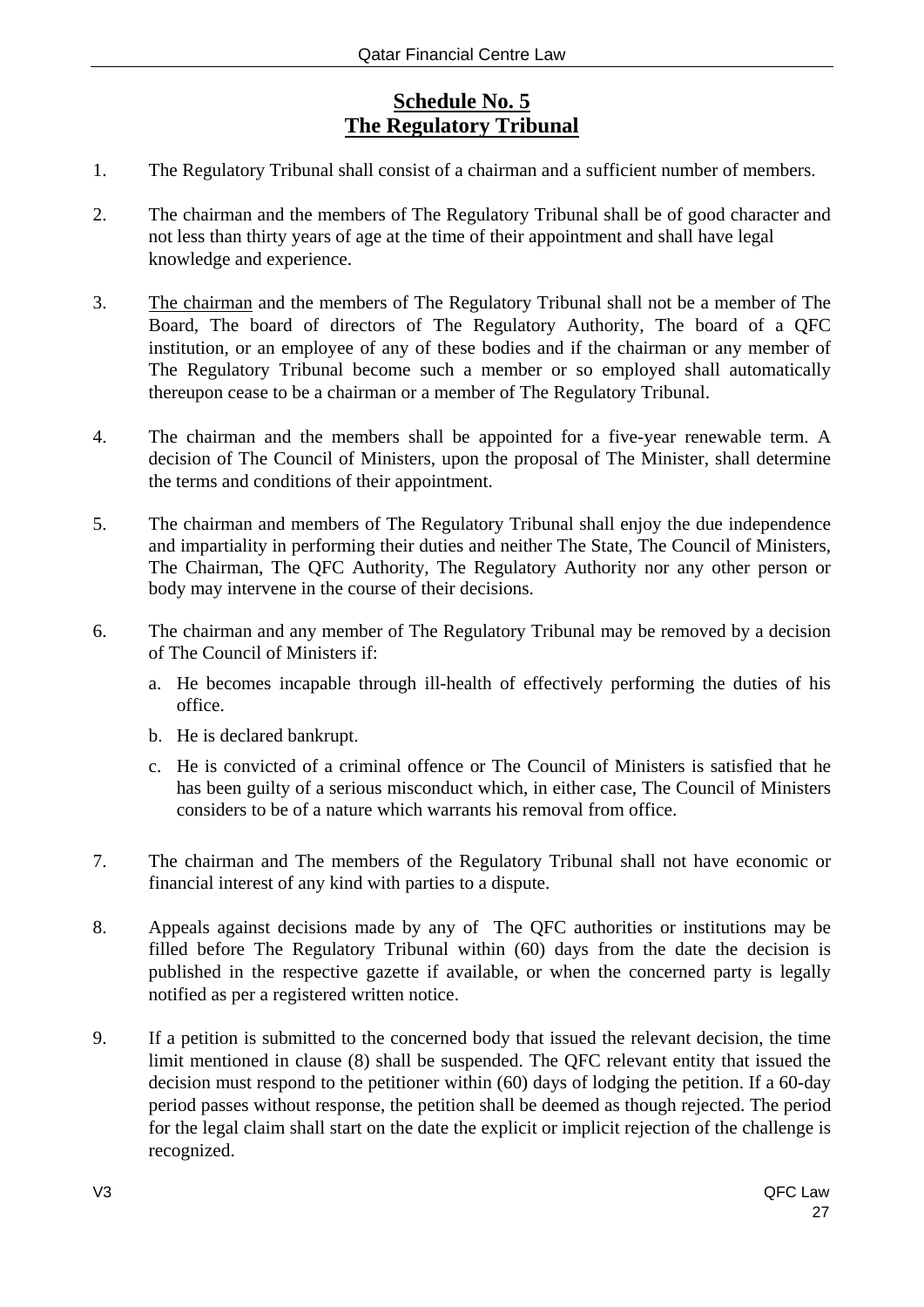- 10. The appeal before The Regulatory Tribunal does not withhold the enforceability of the challenged decision, unless The Regulatory Tribunal, upon a motion based on a justifiable reason from the concerned party, decides to withhold the enforceability of the said decision until the subject matter of the dispute is decided.
- 11. Without prejudice to the rights of the litigants in relation to defense, The adversarial principle and equal protection, the Regulatory Tribunal shall issue a judgment within (90) days from the date the defendant receives official notice of the claim, unless the nature of the claim requires one or several extensions.
- 12. The Regulatory Tribunal shall apply the provisions of The QFC Law, the amendments thereof and the regulations issued by virtue of that law to the appeals against decisions of The QFC Authority, The Regulatory Authority or any QFC institutions.
- 13. Once The chairman and the members are appointed, The Regulatory Tribunal shall lay down its operational rulebook and proceedings in accordance with the provisions of this Law, the fundamental litigation principles and international best practices. Such rulebook and proceedings shall not be in effect until it is approved by the Council of Ministers.
- 14. The provisions of The Civil and Commercial Procedures Law as issued by law no (13) of the year 1990 and the amendments thereof, shall apply to the claims submitted before The Regulatory Tribunal, where the QFC Law, The rulebook and proceedings put in force by The Regulatory Tribunal by virtue of the previous clause, are silent on the concerned matter.
- 15. The Decision of The Regulatory Tribunal is enforceable unless the Appellate Circuit of The Civil and Commercial Court decides otherwise, on a motion from the appellant party, for reasons the Appellate Circuit considers reasonable.
- 16. The chairman of the Regulatory Tribunal shall appoint one of the judges of the tribunal as an enforcement judge, to issue execution orders within the boundaries of The QFC.
- 17. The chairman of The Regulatory Tribunal shall manage its administrative and financial affairs and shall issue the necessary decisions to that effect.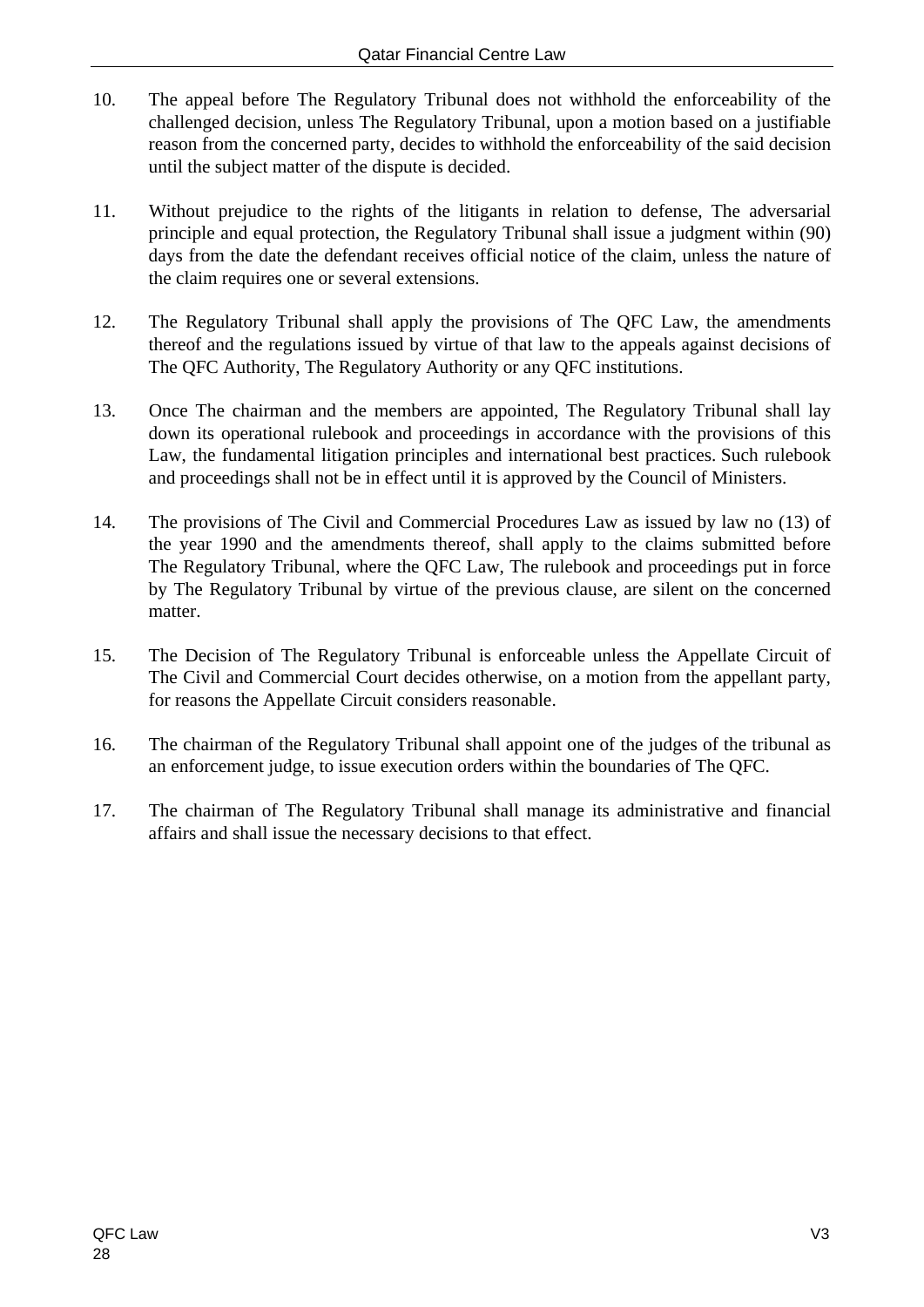## **Schedule No. 6 The Civil and Commercial Court**

- 1. The Civil and Commercial Court shall consist of a chairman and a sufficient number of members.
- 2. The chairman and members of The Civil and Commercial Court shall be of good character and not less than thirty years of age at the time of their appointment and shall have legal knowledge and experience.
- 3. The chairman and the members of The Civil and Commercial Court shall not be a member of The Board, The board of directors of The Regulatory Authority, The board of a QFC institution, or an employee of any of these bodies and if the chairman or any member of The Civil and Commercial Court become such a member or so employed shall automatically thereupon cease to be a chairman or a member of The Civil and Commercial Court.
- 4. The chairman and the members shall be appointed for a five years renewable term. A decision of The Council of Ministers, upon the proposal of The Minister, shall determine the terms and conditions of their appointment and remuneration.
- 5. The chairman and members of The Civil and Commercial Court shall enjoy the due independence and impartiality in performing their duties and neither The State, The Council of Ministers, The Chairman, The QFC Authority, The Regulatory Authority nor any other person or body may intervene in the course of their decisions.
- 6. The chairman and any member of The Civil and Commercial Court may be removed by a decision of The Council of Ministers if:
	- a. He becomes incapable through ill-health of effectively performing the duties of his office.
	- b. He is declared bankrupt.
	- c. He is convicted of a criminal offence or The Council of Ministers is satisfied that he has been guilty of a serious misconduct which, in either case, The Council of Ministers considers to be of a nature which warrants his removal from office.
- 7. The Chairman and the members shall not have economic or financial interest of any kind with parties to a dispute.
- 8. Without prejudice to Clause (1) of Article (18) of the QFC Law, The Civil and Commercial Court, with its First and Appellate Circuits, shall apply The QFC Law and regulations issued by virtue of that Law, on the subject matter of the dispute, unless the parties have explicitly agreed to apply another law provided that such law is not inconsistent with the Public Order of The State.
- 9. Without prejudice to the previous clause, the Appellate Circuit of The Civil and Commercial Court shall apply the provisions of The QFC Law and regulations issued by virtue of that Law to appeals filed by individuals and corporate bodies against decisions of The Regulatory Tribunal.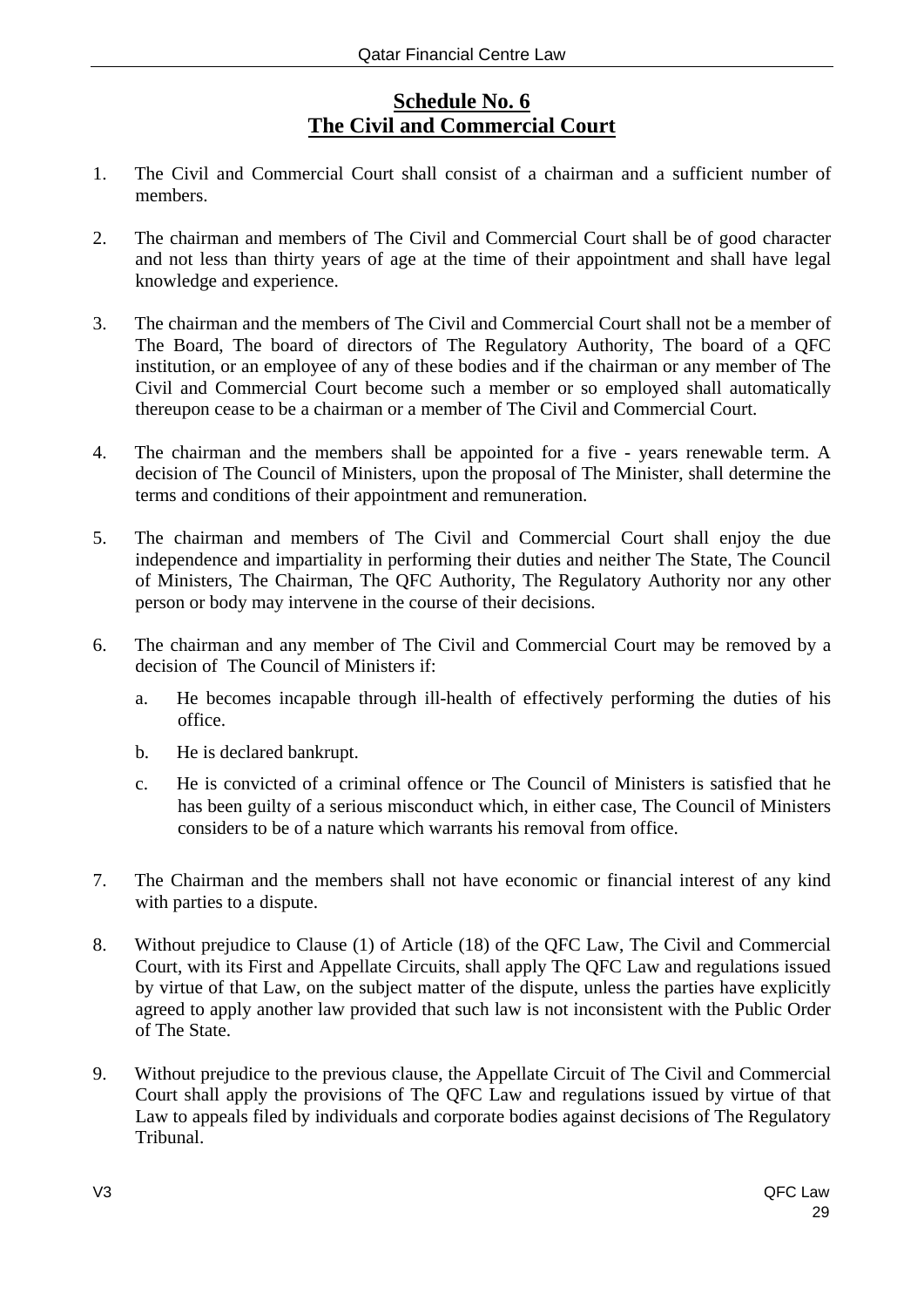- 10. Without prejudice to rights of the litigants in relation to defense, The Adversarial principle and equal protection, the first instance Circuit shall issue a decision within (90) days from the date the respondent received official notice of the claim, unless the nature of the claim requires one or several extensions.
- 11. The decision of the First Instance Circuit is enforceable unless the Appellate Circuit decides otherwise, on a motion from the appellant party and for reasons the Appellate Circuit considers reasonable.
- 12. The Appellate Circuit of The Civil and Commercial Court shall consist of the chairman of the Court and two members. Appeals against decisions made by The Regulatory Tribunal and the First Instance Circuit of The Civil and Commercial Court may be filed before the Appellate Circuit within sixty days from the date on which such decisions were issued.
- 13. Without prejudice to rights of the litigants in relation to defense, the Adversarial principle and equal protection, the Appellate Circuit shall issue a decisions within (90) days from the date the respondent receives official notice of the appeal, unless the nature of the claim requires one or several extensions.
- 14. The decisions of the Appellate Circuit are final and may not in anyway be appealed further.
- 15. Once The chairman and The members are appointed, The Civil and Commercial Court shall lay down its operational rulebook and proceedings in accordance with the provisions of this Law, the fundamental litigation principles and international best practices. Such rulebook and proceedings shall not be in effect until approved by The Council of Ministers.
- 16. The provisions of the Civil and Commercial Procedures Law as issued by law no (13) of the year 1990 and amendments thereof, shall apply to the claims submitted before The Civil and Commercial Court, where The QFC Law and the rulebook and proceedings put in force by The Court by virtue of the previous clause, are silent on the concerned matter.
- 17. The chairman of The of Civil and Commercial Court shall appoint one of the judges of the Court as an enforcement judge, to issue execution orders within the boundaries of The QFC.
- 18. The chairman of The Civil and Commercial Court shall manage its administrative and financial affairs and shall issue the necessary decisions to that effect.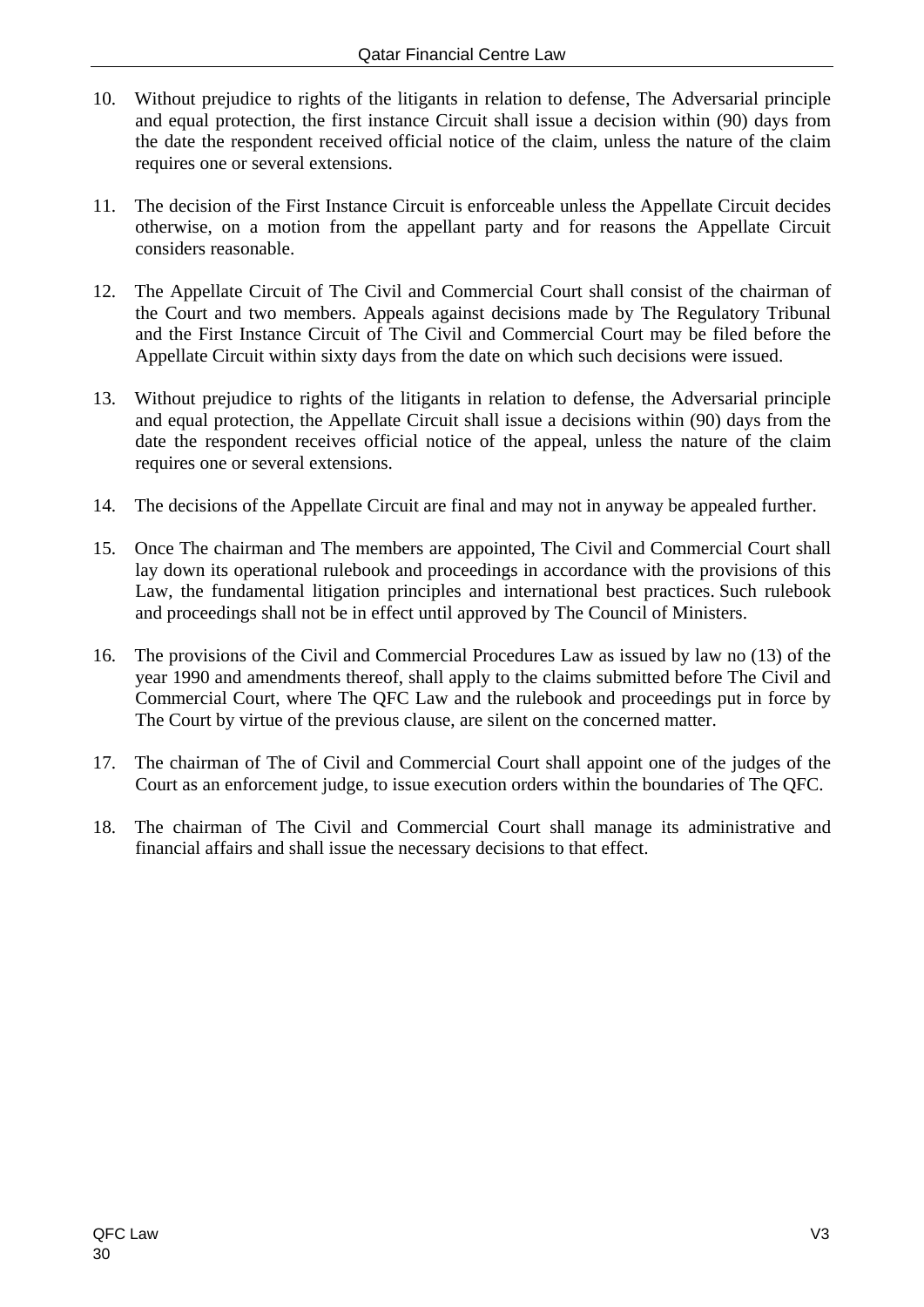## **Endnotes**

#### **1 Abbreviation key**

| aff | $=$ | affected | def | $=$ | definition |
|-----|-----|----------|-----|-----|------------|
| add | $=$ | added    | om  | $=$ | omitted    |
| am  | $=$ | amended  | rep | $=$ | replaced   |

#### **2 Law history**

#### **Qatar Financial Centre Law**

 made by  **Law No. (7) of 2005**

 as amended by  **Law No. (2) of 2009** 

 **Law No. (14) of 2009**

#### **3 Amendment history**

#### **Article 1 – Definitions**

def *The Minister*am Law No. (2) of 2009 def *Appeals Body* om Law No. (2) of 2009 def *The Regulatory Tribunal* add Law No. (2) of 2009 def *The Civil and Commercial Court* add Law No. (2) of 2009

**Article 2 – QFC - Location**  am Law No. (14) of 2009

#### **Article 8 – The Regulatory Authority, The Regulatory Tribunal and The Civil and Commercial Court**  rep Law No. (2) of 2009

**Article 9 – Power to make regulations**  rep Law No. (2) of 2009

**Article 14 – Treatment of Surpluses** rep Law No. (2) of 2009

 **Article 15 – Accounting Requirements**  rep Law No. (2) of 2009

**Article 16 – Liability of QFC Authority, The Regulatory Authority, The Regulatory Tribunal, The Civil and Commercial Court and QFC Institutions** am Law No. (2) of 2009

**Article 17 – Taxation**  aff Law No. (14) of 2009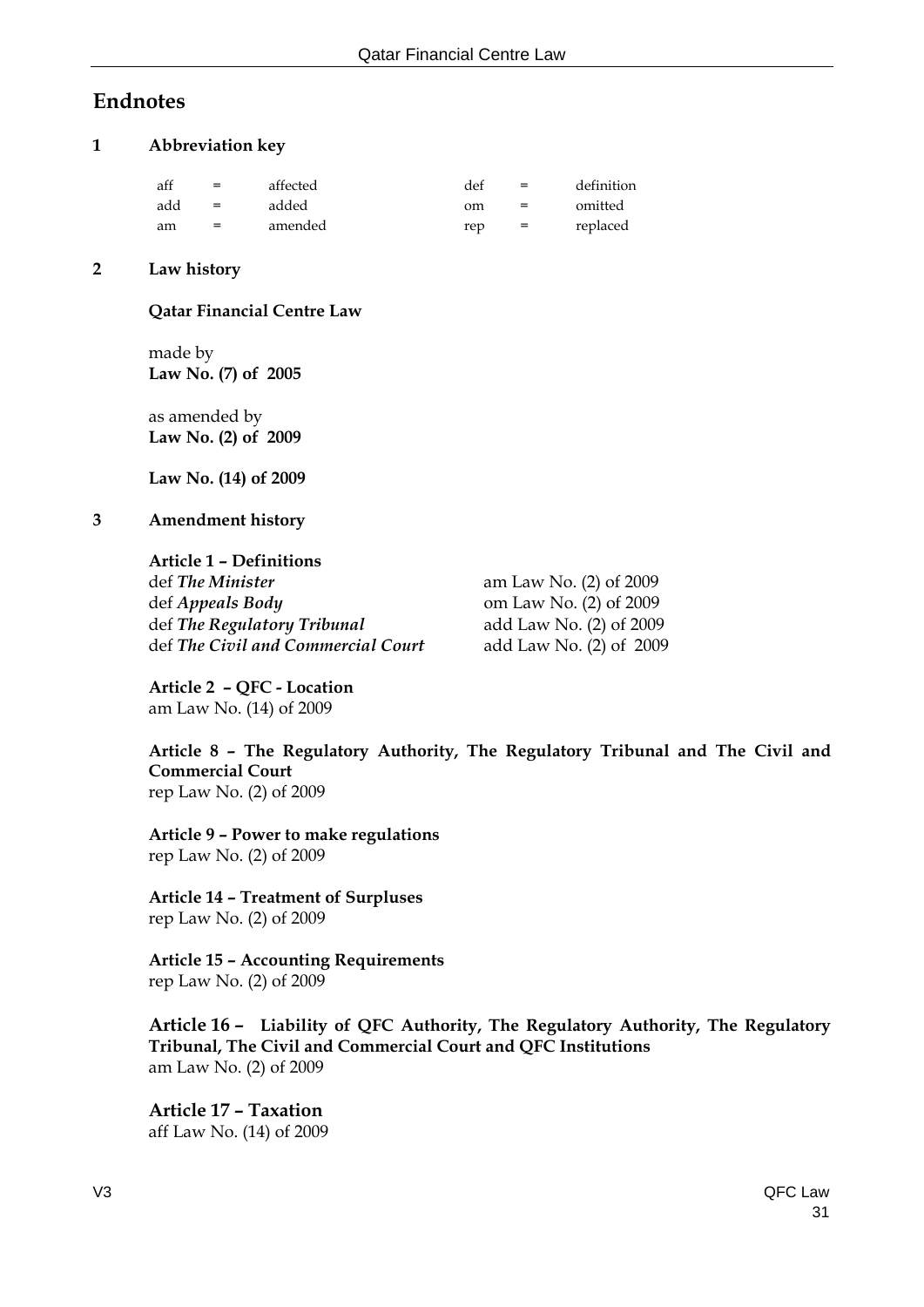## **Article 18 – Interaction with other laws**

rep Law No. (2) of 2009

## **Article 19 – Miscellaneous**

am Law No. (2) of 2009

**Schedule 1: Board – Constitution and Powers, Chairman and Director General**  am Law No. (2) of 2009

**Schedule 5: The Regulatory Tribunal**  rep Law No. (2) of 2009

**Schedule 6: The Civil and Commercial Court**  add Law No. (2) of 2009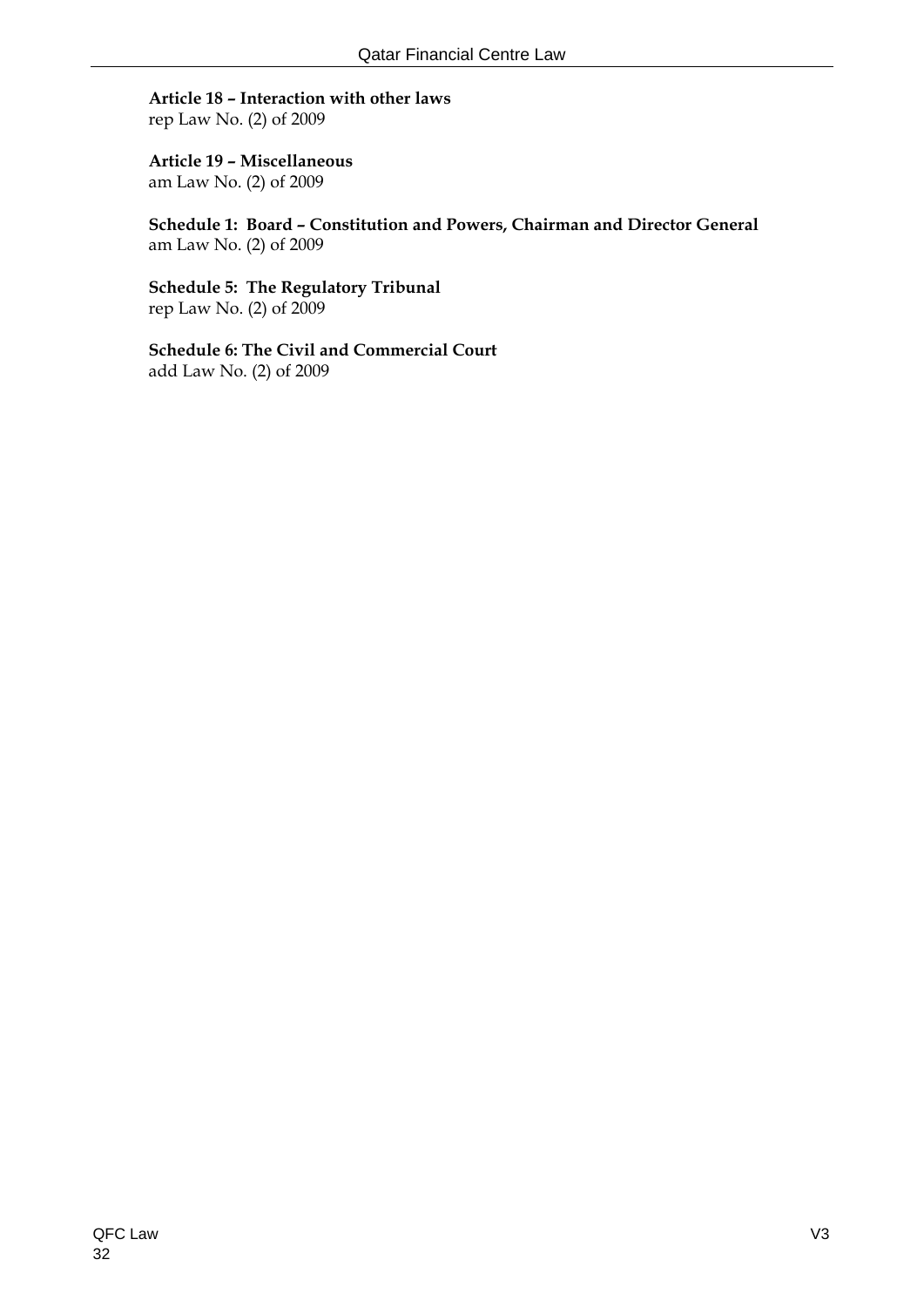#### **4 Extract from Law No. (7) of 2005**

*Law No. 7 of Year 2005 On the promulgation of Law for the Qatar Financial Center*  ===============================================

*We, Hamad Bin Khalifa Al-Thani, Amir of the State of Qatar,* 

*Having seen the provisional amended constitution, and in particular Articles (23-34-51) thereof.* 

*And law No. (2) of 1962 regulating the public fiscal policy in Qatar, amended by Decree law No. (19) of 1996.* 

*And law No. (11) of 1962 establishing the Commercial Register system and laws amending it.* 

*And law No. (3) of 1963 regulating foreigners entry and residence in Qatar and laws amending it.* 

*And decree law No. (1) of 1966 on supervision and control of insurance companies and agents and laws amending it.* 

*And on law No. (5) of 1970 setting the powers of ministers and defining the competence of ministries and other government agencies and laws amending it.* 

*And law on civic and commercial articles issued by law No. (16) of 1971 and laws amending it.* 

*And law No. (8) of 1976 regulating tenders and auctions and laws amending it.* 

*And law No. (3) of 1984 regulating sponsorship of foreigner's residence and exit, amended by law No. (21) of 2002.* 

*And law No. (5) of 1989 on the public budget of the State.* 

*And law No. (11) of 1990 establishing the Qatar Chamber of Commerce and Industry, amended by law No. (11) of 1996.* 

*And law on civic and commercial procedure issued by law No. (13) of 1990 amended by law No. (7) of 1995.* 

*And Decree law No. (11) of 1993 on the Income tax.* 

*And Decree law No. (15) of 1993 establishing the Qatar Central Bank, amended by law No. (19) of 1997.* 

*And law No. (4) of 1995 establishing the Audit Bureau and laws amending it.*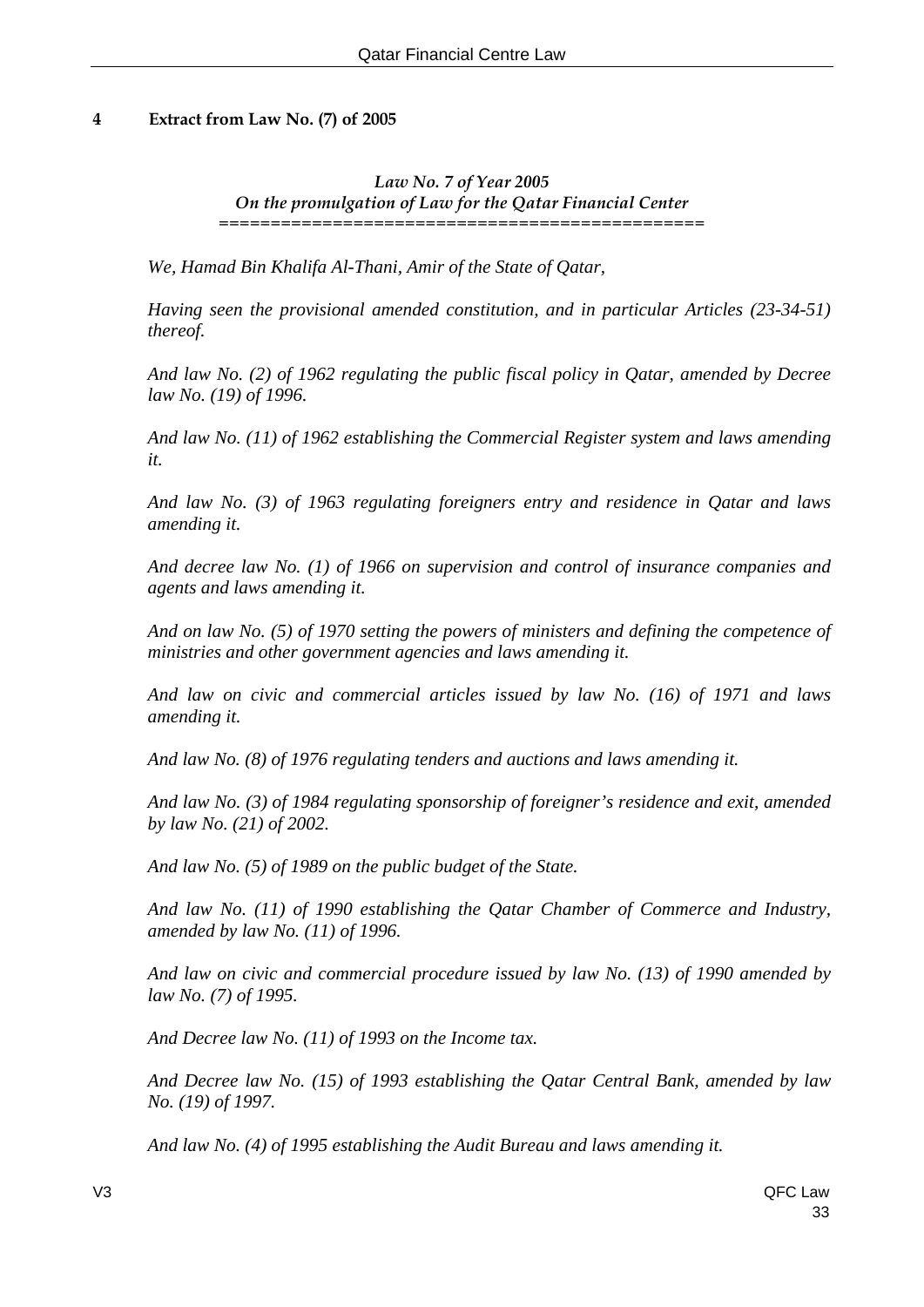*And law No. (14) of 1995 establishing the Doha Stock Exchange amended by Decree Law No. (26) of 2002.* 

*And law No. (21) of 1998 turning Qatar General Corporation for Telecommunication into a joint stock company.* 

*And law No. (13) of 2000 regulating investment of foreign capital in economic activities, and Laws amending it.* 

*And law on civil service issued by law No. (1) of 2001.* 

*And law on commercial companies issued by law No. (5) of 2002.* 

*And law No. (7) of 2002 on the protection of copyright and related rights.* 

*And law No. (8) of 2002 regulating Commercial Agents.* 

*And law No. (9) of 2002 on trade marks, data and names and geographical indicators, fees and industrial models.* 

*And law No. (25) of 2002 on Investment Funds.* 

*And law No. (28) of 2002 on combating money laundering amended by Decree law No. (21) of 2003.* 

*And law on customs issued by law No. (40) of 2002.* 

*And law on penal statutes issued by law No. (11) of 2004.* 

*And civil law issued by Law No. (22) of 2004.* 

*And law on criminal procedure code issued by law No. (23) of 2004.* 

*And Decree law No. (32) of 2004 organizing the Ministry of Economy and Trade and defining its competences.* 

*And the proposal by The Minister of Economy and Trade.* 

*And the draft law put forward by the Council of Ministers.* 

*And having consulted The Advisory Council have decreed the following:-* 

## *Article (1)*

*The law on Qatar Financial Center, enclosed with this law shall be effective.*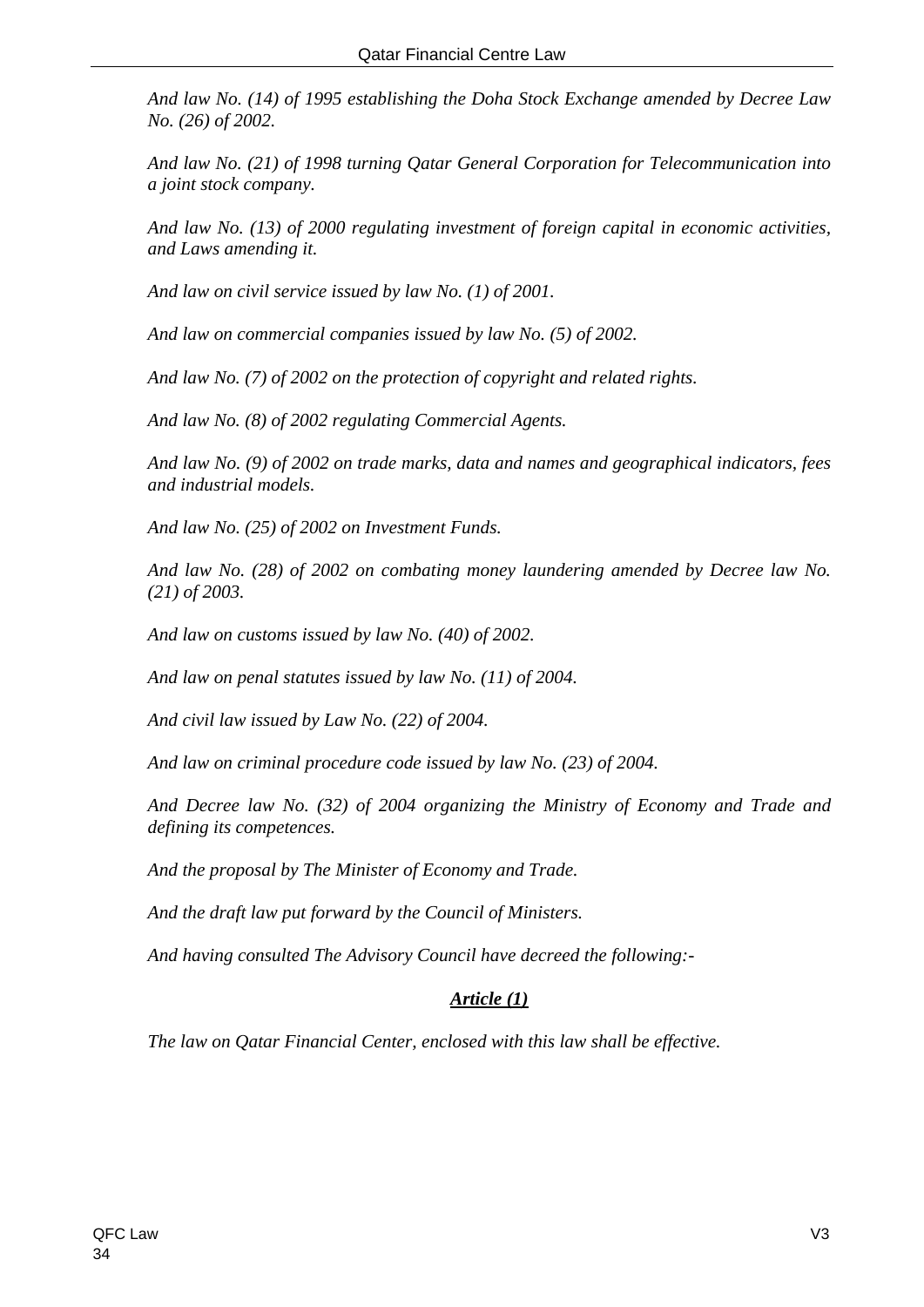## *Article (2)*

*All parties concerned each within its own competence shall execute this law and will be published in the Official Gazette.1*

> *Hamad Bin Khalifa Al-Thani Amir of the State of Qatar*

*Issued at the Palace of Doha on: 28/1/1426 A.H.* 

*Corresponding to: 9/3/2005 A.D.* 

*... [Articles and schedules follow]* 

 $\overline{a}$ 

<sup>&</sup>lt;sup>1</sup> The official Arabic version of the Law published in the State of Qatar Official Gazette of 24 May 2005 contains the following additional sentences:

This Law shall be effective as on 1 May 2005. Attached is the official English translation.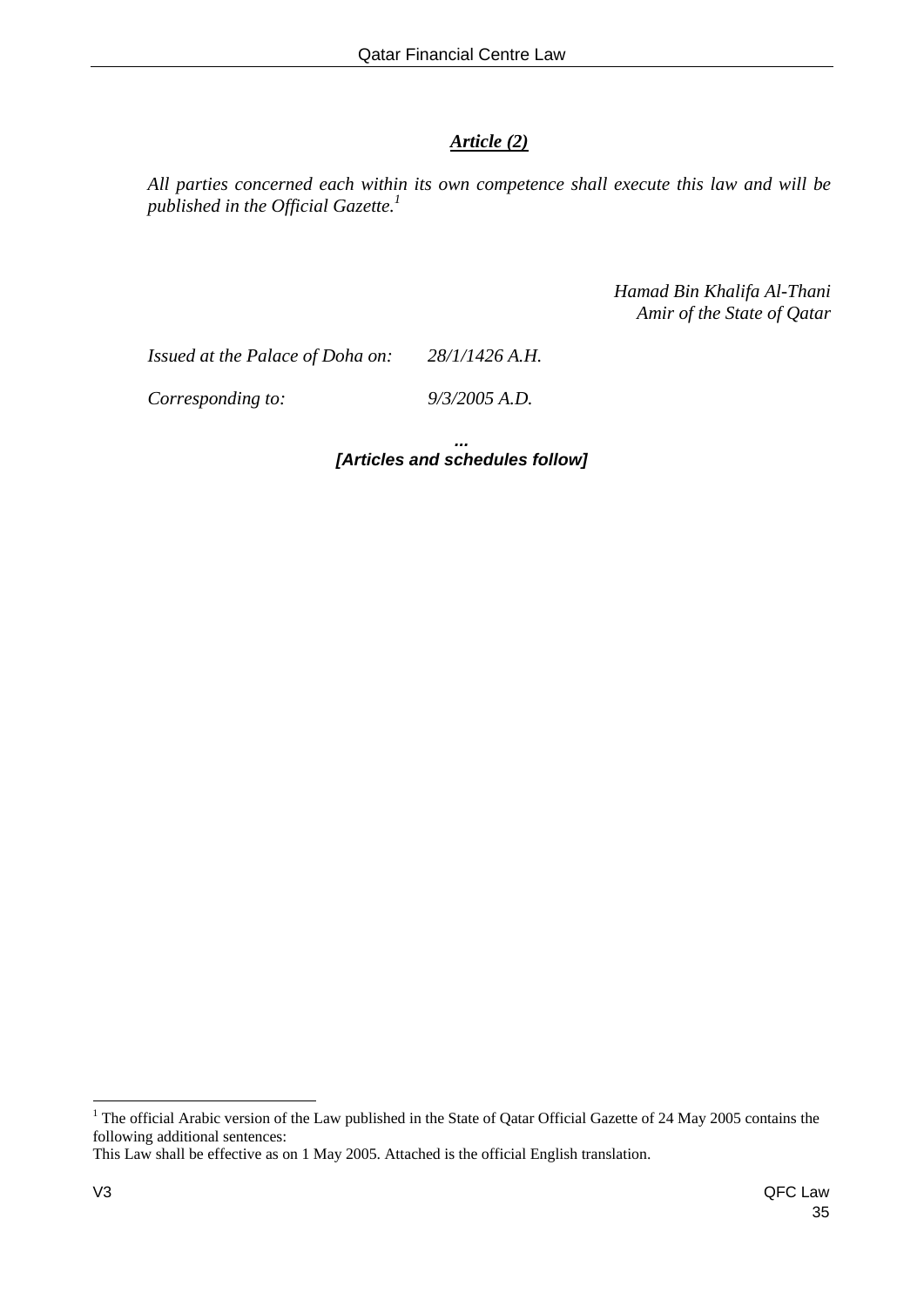#### **5 Extract from Law No. (2) of 2009**

#### **Law No. (2) of 2009 On amending some rules of the Qatar Financial Center Law issued by Law No. (7) of 2005**

We, Hamad Bin Khalifa Al-Thani, Amir of The State of Qatar;

 Having reviewed The Constitution; and The Law No (7) of 2005 for The Qatar Financial Center; and The Amiri Order No (1) of 2008 on The Reformation of The Council Of Ministers, and The Proposal of The Minister of Economy and Finance; and The Draft Law presented by The Council of Ministers; and After consulting The Shura Council; Have decreed The following Law:

> *... [amendments (Articles (1) to (5)) follow]*

## **Article (6)**

Any rule that is contrary to the rules of this Law is hereby repealed.

## **Article (7)**

 All Competent Authorities , each within its own field of competence , shall execute this law, and it shall be published in The Official Gazette. A certified English translation of this law is attached .

> Hamad Bin Khalifa Al-Thani Amir of The State of Qatar

Issued at the Amiri Diwan: 22 / 2 / 1430 H Corresponding to: 17 / 2 / 2009 AD